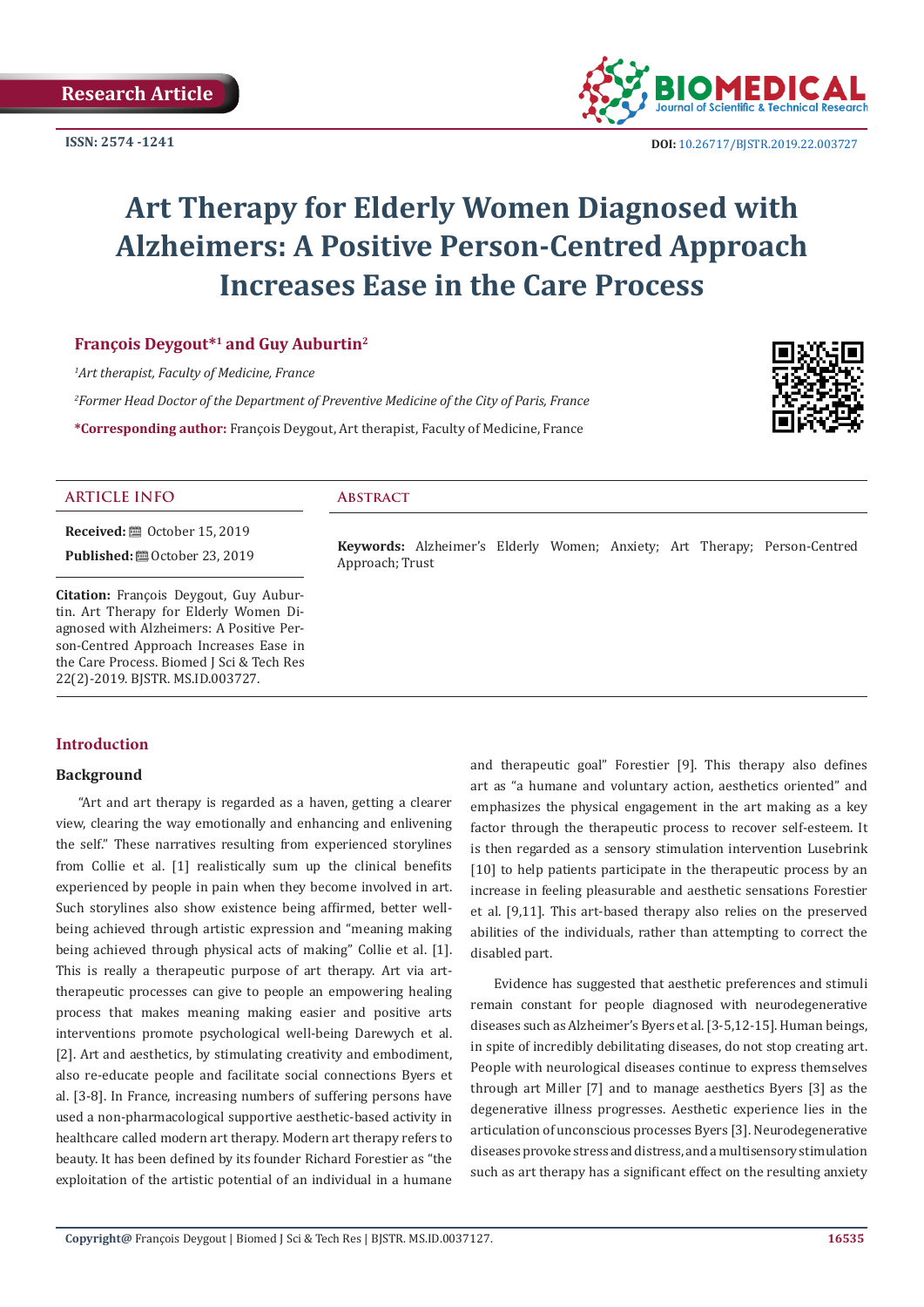and quality of life Baker et al. [4,16-20]. In this way, the purpose of aesthetics-based art therapy sessions for such affected people is to steer the person through her/his self-realization, creating pleasurable sensations, feelings of beautifulness and ultimately recovering her/his self-esteem.

As such, people diagnosed with neurodegenerative diseases improve their self-esteem and well-being by using creative activities by means of acts of making, which produce pleasure and reduce anxiety Byers et al. [3,5,21-25]. This is likely because neurodegenerative diseases have an impact on the human memory and decrease cognitive faculties, but emotions and affect are less impacted by degeneration Baran et al. [26-31]. Fundamental properties of artistic technique can then be used to help people participate in the therapeutic process, and people affected by such diseases remain sensitive to subjective art-based experiences Camic et al. [5,32-36]. Systematic reviews have also suggested that creative art therapy is effective for the treatment of behavioural and emotional challenges resulting from the diseases Cowl et al. [4,37,38], and an emotional enhancement of memory effect has been seen in people with neurodegenerative diseases Baran et al. [26,39,40]. It also appears that positive emotions broaden the scope of action and build physical resources Fredrickson [41]. In addition, non-pharmacological interventions have the potential to improve psychological aspects such as cognitive improvement via neuroplasticity Ehresman et al. [4,42,43].

To date, art-therapy-oriented studies that have focused on the self-esteem of affected persons have shown an increase in global self-worth Chancellor et al. [1,23,25,44-47]. Trust and confidence being part of self-esteem, art therapy is helpful in building greater trust and self-disclosure Hartz et al. [47] and creative processes are identified in its acts to inherently give people the authority or power to do something promoting empowerment and selfassertion Franklin [46]. Cognitive behavioural therapies show that the patient is not the only factor involved in the therapeutic process. The therapists, as well as the relationship, are regarded as key determinants (more specifically, the therapist's attitudes and behaviours) Lambert [48]; Lambert, Okiishi et al. [49-51]. In a systematic review of the clinical effectiveness of art therapy among people with non-psychotic mental health disorders, the patienttherapist relationship appears to be an important determinant in successful treatment Uttley et al. [52]. Also, some studies precisely demonstrate that art therapy's effectiveness is mainly therapistbased with regard to the used approach Cavazos [53], and the therapist's variability in the alliance is seen to be more important than the patient's variability for improved patient outcomes Del Re et al. [54]. Also, in psychotherapy, the accounted variance of the therapist is seen to be eight times more than the variance of the patient in treatment Lambert [48].

Overall, quantified common factors, which include the patienttherapist relationship, account for 30% of the variance in patient outcomes Lambert et al. [55]. In particular, personal attributes of the therapist, such as confidence and trust within the therapeutic frame, are regarded as essential to the therapeutic success Ackerman et al. [56] and some studies show that a built and reliable physician-patient working alliance requires affective dimensions such as trust Fuertes et al. [57-60]. In addition, trust in physicians has been shown to be improved by using a patient-centred approach Berrios-Rivera et al. [61], and the alliance is similarly found to strongly correlate with patient centeredness Huff et al. [59]. This is because the therapeutic bond comes first through building mutual trust Berdondini et al. [27,62]. In the same way, an authentic partnership approach including trust is more and more required in dementia care Dupuis et al. [63]. People with neurodegenerative disease maintain an affective memory, which allows them to know what attitude to adopt, depending on the people present Poncet-Jeanne [64]. Consequently, it can be expected that trusting the therapist will allow a decrease in the anxiety of the patient, who is reassured and who thus acquires a certain emotional availability.

Thus, the quality of the relationship that the carer will establish with the patient will be a central element in the care of these people Poncet Jeanne [64]. This is particularly true when the session occurs in a non-judgmental atmosphere Collie [65,58]. Nonjudgmental absorption in what is being observed by the therapist requires empathy that enhances the therapeutic alliance Ackerman et al. [56,66,58]. Regularly, studies have demonstrated that patientperceived empathy has increased patient trust Bachelor et al. [67- 69, 58,70,71]and active participation Raglio et al. [72,25]. A study conducted in the UK by Evans-Jones et al. particularly underlined the importance of empathy for cognitive-behavioural therapies Evans-Jones et al. [73]. Empathy has also been noted to lower patients' anxiety and distress Derksen et al. [69]. An empathic behaviour is part of a person-centred approach. Established by Carl Rogers in 1961 [74], this type of approach diverges from the traditional model of the therapist as expert and moves instead toward a non-directive, empathic approach that empowers and motivates the client in the therapeutic process Rogers [74]. A goal of a person-centred approach is to assist patients in becoming more autonomous and confident. In this context, the purpose of the therapist is to create a growth-promoting atmosphere to solve problems by being an empathic and attuned therapist Cavazos et al. [53,75]. Such approach is seen as effective for people with dementia Clisset et al. [76-79].

# **Objectives and Hypothesis**

This case study aimed to address the influence of the empathic therapist's behaviour in developing interpersonal trust through the therapeutic alliance during modern art therapeutic-based sessions. Clinical observations regarding the use of a person-centred approach were supposed to demonstrate that trust is essential in order for the patient to develop self-confidence and then commit to the activity. In particular, trust is expected to be the initial lever acting at the beginning of the relationship, and therefore in all the therapeutic process.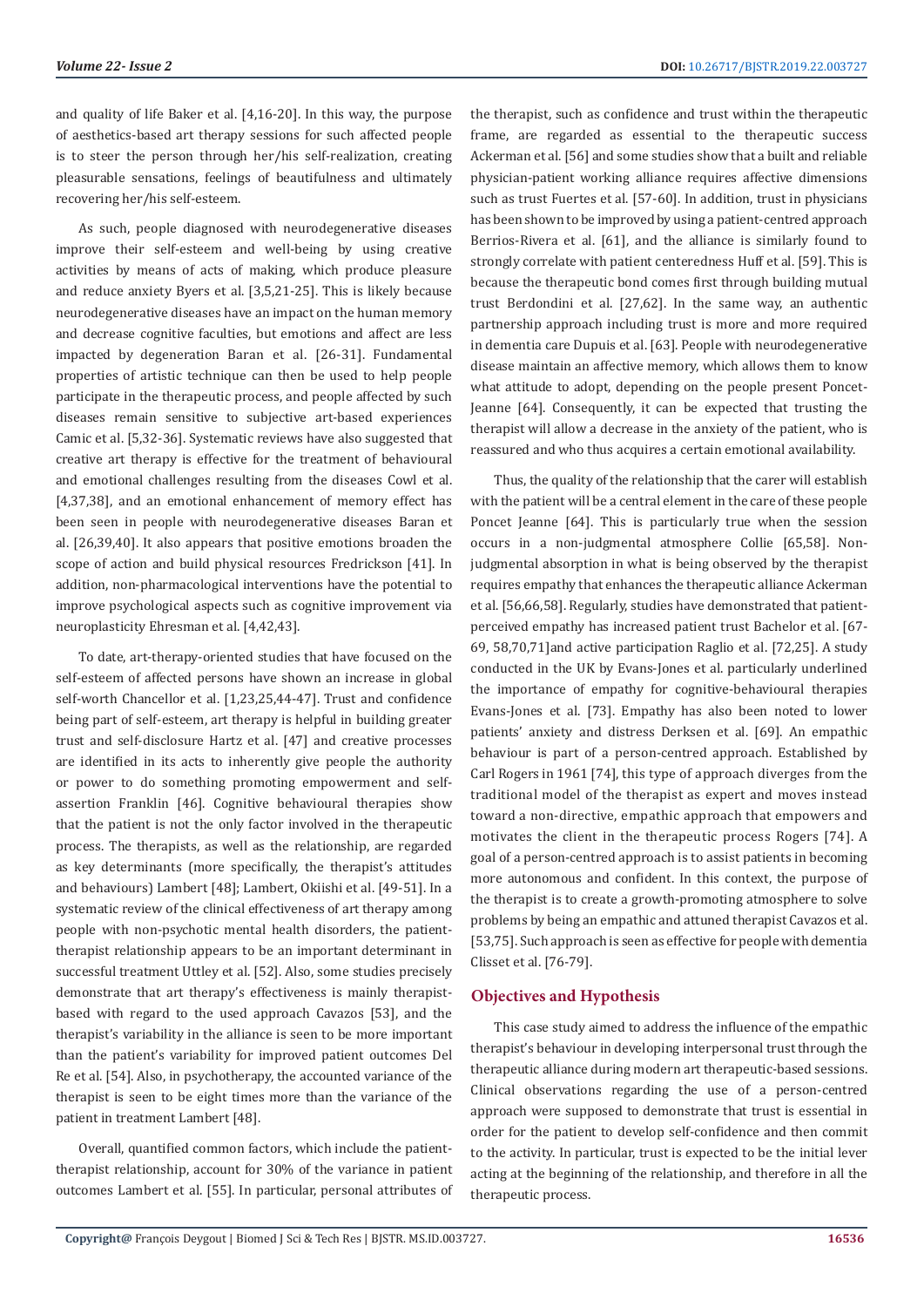# **Research Model**

Self-confidence has already been regarded by some researchers as suitable for expressing self-esteem and personal autonomy. To accurately define self-esteem, Bernhard et al. [80] specifically established a tripartite model based on the sum of three pertinent components, namely, love of self, self-confidence and assertiveness. As a patient's trust is an additional level that can be used by the therapist's behaviour to emphasis confidence, it was added in Bernhard et al. [80] model to define a new one, expressed as follows:

 $[self-esteem] = [love of self] + [trust] + [self-confidence] +$ [assertiveness]

Consequently, a research model was stated as such:

1. The therapist establishes a confidence-based relationship by developing a patient's trust, which is initiated and reinforced with the help of an empathic person-centred approach.

Trust connects the patient with the therapist and with her/himself. This mirrored confidence reactivates his/her selfconfidence.

3. Self-confidence makes the patient want to commit to the activity.

# **Methodology**

# **Purpose of the Study**

Modern art therapy identifies two main behaviours: a contemplative mode when the patient observes the therapist acting and an active mode when the patient actively participates in drawing and/or painting. In both modes, an aesthetic intention is present: both modes initiate a reinforcement loop linked to the contemplation and the desire of mimesis Forestier [9]. Modern art therapy emphasizes the physical engagement in the art making as a key factor through the therapeutic process to recover self-esteem. Thus, the intention of the art-therapist is to initiate or facilitate the action during the session because the final objective is to decrease anxiety via making and feeling. However, modern art-therapy does not recommend any positive approach based on empathy such as the one developed by C Rogers [81]. It primarily focuses on the care effect of art on self-esteem, aesthetics-wise. The purpose of this study is to show how a positive (Roger's) approach can facilitate this process by first establishing client trust that facilitates engagement in aesthetic activities. The reinforced empathic behaviour, part of a person-centred approach is used in this way. In addition, the arttherapist can ask the patient to express the pleasure that results from the artistic activity and that contributes to the increase of selfesteem Forestier [9].

# **Participant Inclusion/Exclusion Criteria**

A partnership was established with a University Hospital in Burgundy, France, which manages a nursing home unit specifically dedicated to severe-stage Alzheimer's patients. This long-term geriatric area can receive 39 residents who are in the later stages of dementia, divided into three 13-bedded secured care units. The population was predominantly female (just one man). The sexual gender was consequently the first factor of inclusion. The geometric mean of the age of the women was 86 years, with a variation from 69 to 98 years. The average duration of institutionalization was found to be 23 months, with a variation ranging from 1 to 70. The measured Mini Mental State Examination tests (MMSE's), Folstein [82] ranged from 1 to 15. Nine women were excluded because of temporary absence from the units, hospitalization (deteriorated health status) or not being able to attend a session (continuous ambulation). From the twenty-nine listed women left, twelve participants were randomly assigned. The draw identified five residents for the first unit, three residents for the second one and four for the last one.

#### **Ethical Approval**

Ethical approval prior to the implementation of the study was obtained from the carers, mainly the families. The signed forms were stored in the files of the patients and were available on request.

#### **Settings, Protocol and Therapeutic Strategy**

The duration of the study was set for four months. Weekly sessions were planned. One-to-one contact was preferred. An important aspect of the therapy was to provide a safe environment in order to encourage the patient to commit, especially for people with high levels of anxiety Turnbull et al. [83]. Consequently, individual art therapy sessions were planned for each participant and conducted by the corresponding author of this study graduated in modern art therapy. Note that when a participant refused to enter the room at the last minute or to sit down at the desk, or went back, the session was not recorded. The first session was regarded as an opening session and resulted in a discussion. It was also an attempt to complete the anamnesis often partially described in the medical file. The therapeutic strategy was first mimesis oriented during the starting sessions in order to connect any aesthetic intention. After asking the patient "What would you me to draw for your pleasure, what could I draw that could make you happy?", the art-therapist started to draw or paint and engaged the discussion in the same time to build interpersonal trust. A special focus was put on the emotional enhancement of memory by using souvenirs linked to family members or great personal details of their past life. The patients were also verbally and progressively led to develop their visual creativity by soliciting their imagination with the help of personal details of their lives and the use of preferred colours as preferences, because colours were observed as stable, despite the disease Miller et al. [7,84] and were preferably seen to contribute to the sensual aspects of art-making amongst older women Reynolds.

# **Methods of Analysis**

An observational grid was adequately established to fit with the modified Bernhard et al. [80] model. Nine items were identified per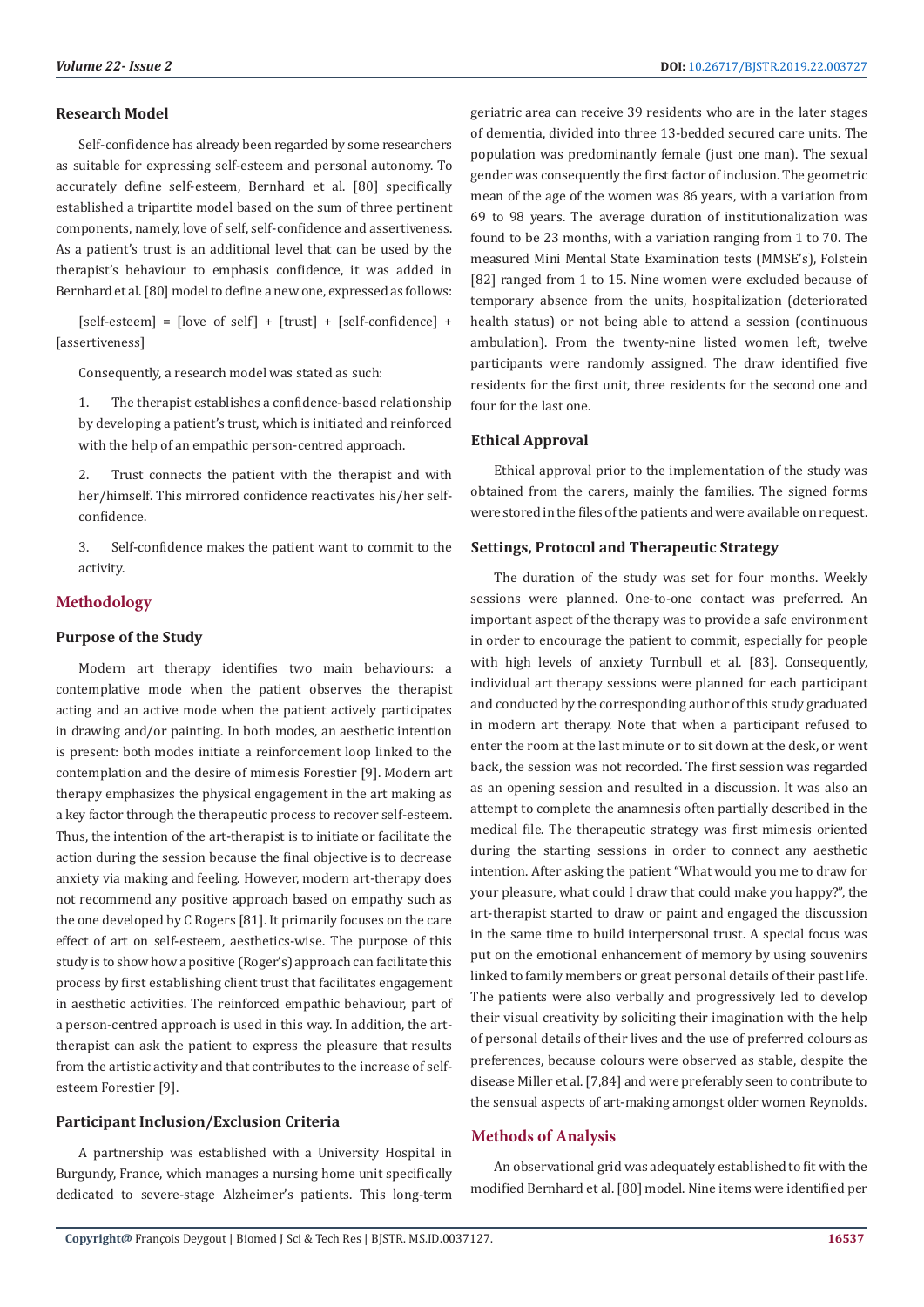component (36 items in total). Behavioural items were preferred. The **[Appendix 1](https://biomedres.us/pdfs/BJSTR.MS.ID.003727-Appendix-1.pdf	
)** describes the resulting grid and the **[Appendix 2](https://biomedres.us/pdfs/BJSTR.MS.ID.003727-Appendix-2.pdf	
)** the glossary that defines each item which, was independently quantified using a 5-point Likert scale ranging from 1 to 5. The scores were quoted by the therapist from his field observations just after the session. Note that when an item was not observed during the

session, it was not rated (previous calculations showed that an added default score set at "3" to complete the matrix can significantly reduce the experimental variability). Such raw quoted data were used for the variability study and data were averaged per component and per session to calculate and monitor the self-esteem progression (Figure 1).



**Figure 1:** Overall tendency of the self-esteem progression for the whole population.

#### **Statistical Analysis**

All statistics were calculated with a 95% confidence level in probability (Minitab PC 16 version). A p-value above 0.05 was regarded as not significant. No shift over time of the data was observed (time series analysis). The random distribution of the residuals was also checked for each calculation (homoscedasticity). The impact of some interesting field variables was studied: the within person variability (first name), her age, her MMSE value, the duration of institutionalization, the living unit, the moment of the activity (morning versus afternoon), the number of sessions and the mode (active, i.e., physical versus contemplative mode). Some variables were considered as having a weak influence over the duration of the study: the daily therapeutic treatment (regular during the survey for each resident and based on several molecules), the type of carers (nursing or family) and the anecdotal contribution of the psychologist when required. On the other hand, the past practice of an artistic activity was ignored because of a partial anamnesis and the significant loss of cognitive abilities. A Shapiro-Wilk test showed a normal distribution for the quoted items (n = 3289) during the sessions for the 12 people when the item was quoted (see the appendix 1, 36 items per person and per session). Consequently, parametric statistics were used with no transformation. Multivariate General Linear Model ANOVA and correlation/regression tools were used. A minimum limit of 0.15 was established for the Pearson coefficient to consider the variables

and  $0.25$  to quantify its response ( $\mathbb{R}^2$  regression value). The 36-item grid had a satisfactory degree of internal consistency. Cronbach's α was found to be 0.65, taking into account the four components of self-esteem ( $n = 579$ ) and 0.70 without assertiveness ( $n = 646$ ). assertiveness having the lowest number of calculated correlations.

# **Results**

Except for one woman who remained in the contemplative mode, all patients became active during the course of the sessions. Between four and eight sessions (five on average) were required for a patient to become active. The bodily commitment was remarkable and observable via a positive gap of the quoted items. The clinical variability of the main field variables on self-esteem was studied via ANOVA (n = 3289). The mode was coded as a dichotomous variable (Y/N). Table 1 summarizes the results. Overall, the expressed variability is slightly above 100% (106%), which means there was a residual collinearity between the chosen variables. The two most influential identified factors were the mode type and the number of sessions. As previously described, action is key (F-value of 996). The living unit factor had a weak but noticeable impact, as it was the third pertinent factor (F-value of 81). This influence was confirmed by the staff in particular for one unit, in which the most dependent patients were preferably placed. Patient-related variables were seen to have a similar influence. The time of the session (morning versus afternoon) had no influence, which could facilitate the organization.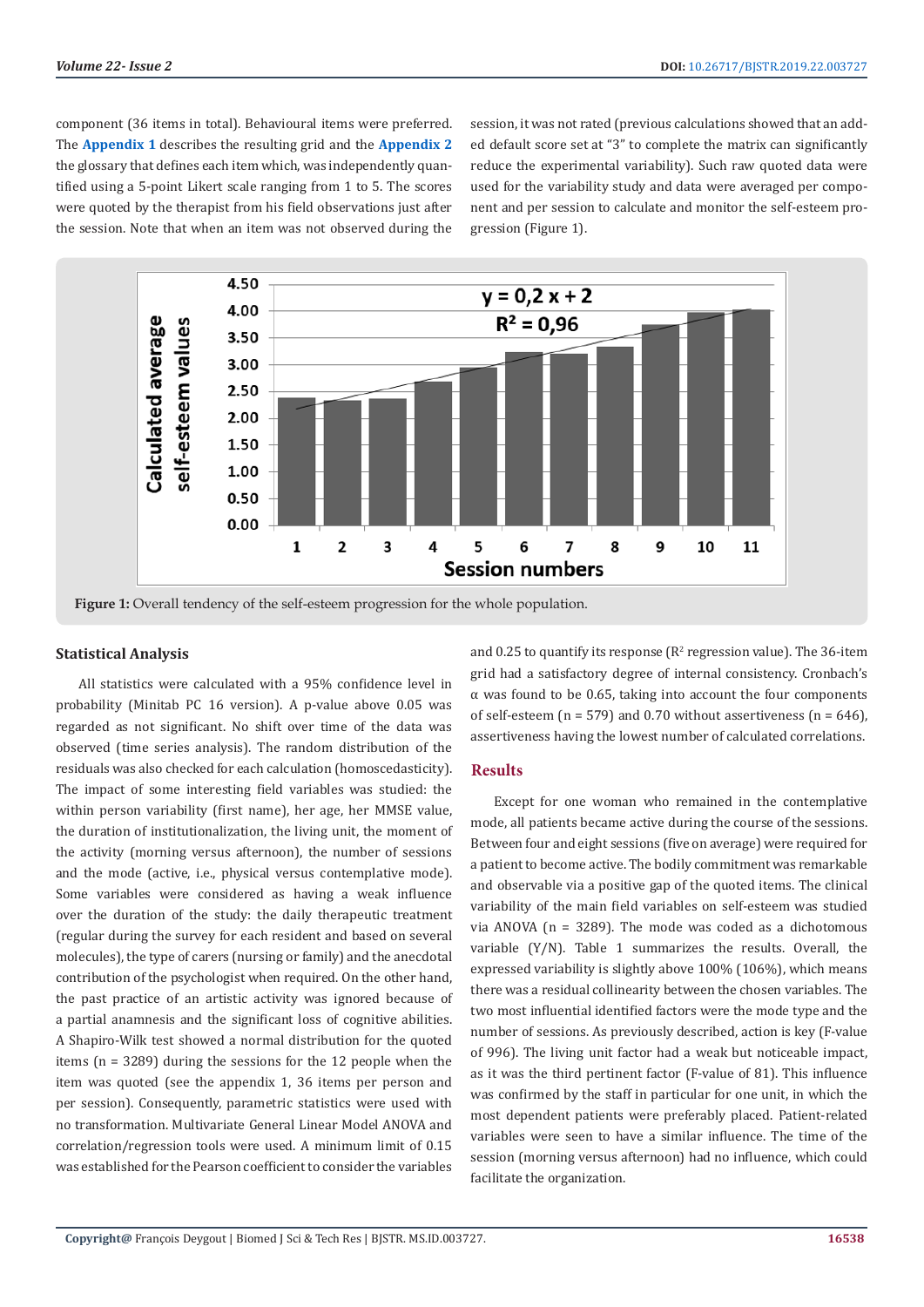| <b>Table 1:</b> Expressed variability of the influence of the main clinical |  |
|-----------------------------------------------------------------------------|--|
| variables.                                                                  |  |

| <b>Clinical Variables</b>           | <b>Expressed</b><br><b>Variability</b> | <b>F-Statistic</b> | p-value      |
|-------------------------------------|----------------------------------------|--------------------|--------------|
| Mode (contemplative vs<br>active)   | 23%                                    | 996                | < 0.001      |
| Number of sessions                  | 22%                                    | 91                 | ${}_{0.001}$ |
| The person herself (first)<br>name) | 15%                                    | 54                 | ${}_{0.001}$ |
| Age of the person                   | 15%                                    | 58                 | ${}< 0.001$  |
| Duration of<br>institutionalization | 15%                                    | 59                 | ${}_{0.001}$ |
| MMSE of the person                  | 11%                                    | 50                 | < 0.001      |
| Living unit                         | 5%                                     | 81                 | < 0.001      |
| Morning vs afternoon<br>(session)   | $< 2\%$                                | 10                 | ${}_{0.001}$ |

Regarding the personal features of the person (age, duration of institutionalization and MMSE value), only the MMSE was found to slightly correlate with self-esteem ( $r = 0.25$ ,  $p < 0.001$ ). In the same way, a significant correlation was determined between MMSE and the age of the person ( $r = 0.51$ ,  $p < 0.001$ ). The experimental variability of the physical activity (making), which occurred when switching from the contemplative to the active mode was expressed with regard to the components of self-esteem. The idea was to bond self-esteem and the action, which is the core of the care in modern art therapy. The results are summed up in Table 2 ( $n = 578$  out of 963 due to incomplete data). 96% of variability was explained by the model. Trust was expressed as the most influential component on the intention to act (F-value). Consequently, the first part of the research model was verified: patient trust is first required and is facilitated by a person-centred approach set up by the therapist. With the help of rounded values of the calculated variability in Table 2, self-esteem was represented by the following equation (eq. 1):

[self-esteem] =  $0.2$  [love of self] +  $0.4$  [trust] +  $0.2$  [selfconfidence] + 0.2 [assertiveness] (eq. 1)

**Table 2:** Influence of the components of self-esteem on the making..

| <b>Components of Self-Esteem</b> | Calculated<br><b>Variability</b> | <b>F-Statistic</b> | p-value     |
|----------------------------------|----------------------------------|--------------------|-------------|
| Love of self                     | 17%                              | 111                | ${}< 0.001$ |
| Trust                            | 37%                              | 330                | ${}< 0.001$ |
| Self-confidence                  | 21%                              | 156                | ${}< 0.001$ |
| Assertiveness                    | 21%                              | 153                | ${}< 0.001$ |

By the help of this equation, self-esteem was calculated from the Likert scale data and an overall tendency of self-esteem was depicted for the whole population (Figure 1). A coefficient of 0.96 was determined, meaning a robust first-order regression. The equation  $(y=0.2x+2)$  showed that the initial self-esteem mean value doubled at the end of the four-month follow-up. The coefficient of proportionality of 0.20 expressed an overall gain of one point every five sessions. According to this model, correlations were calculated between the components of self-esteem (time analysis). Overall, correlations increased with time (Table 3). The first significant correlation that manifested from Session 3 was love of self versus trust  $(r = 0.18, p = 0.012)$ , followed by trust versus self-confidence from Session 4 ( $r = 0.16$ ,  $p = 0.006$ ). Again, trust was regarded as the first lever, acting whatever the mode was. The correlations progressively reinforced over the course of the sessions, following the order of the model. The correlations involving trust and selfconfidence were found to be significantly stronger in the active mode (e.g., see the cases from Session 6). This verified parts 2 and 3 of the research model: trust reactivated self-confidence, which manages the physical engagement. From Session 8, the correlation between self-confidence and assertiveness became positive for active people only  $(r = 0.27, p < 0.001)$ . Overall, there were no observed positive correlations related to assertiveness when there was no action, since assertiveness requires self-assessed productions.

**Table 3:** Calculated correlations illustrating the connections over time between the self-esteem components.

|                                                      |             | <b>Pearson Coefficients (and p-values)</b><br><b>Obtained between</b> |                                       |                                          |  |  |
|------------------------------------------------------|-------------|-----------------------------------------------------------------------|---------------------------------------|------------------------------------------|--|--|
| <b>Number of Sessions</b>                            | $\mathbf n$ | <b>Love of Self and Trust</b>                                         | <b>Trust and Self-Confidence</b>      | <b>Self-Confidence and Assertiveness</b> |  |  |
|                                                      |             |                                                                       | <b>Whole Population (12 Patients)</b> |                                          |  |  |
| 3                                                    | 324         | 0.18(0.012)                                                           | 0.02(0.72)                            | 0.01(0.78)                               |  |  |
| 4                                                    | 432         | $0.27$ (<0.001)                                                       | 0.16(0.006)                           | $-0.01(0.91)$                            |  |  |
| 5                                                    | 540         | $0.30$ (< $0.001$ )                                                   | $0.21$ (<0.001)                       | $-0.01(0.87)$                            |  |  |
| 6                                                    | 648         | $0.37$ (< $0.001$ )                                                   | $0.30$ (< $0.001$ )                   | 0.06(0.23)                               |  |  |
| 8                                                    | 810         | $0.40$ (< $0.001$ )                                                   | $0.36$ ( $< 0.001$ )                  | 0.11(0.060)                              |  |  |
| 11                                                   | 963         | $0.44$ (< $0.001$ )                                                   | $0.45$ (< $0.001$ )                   | $0.20$ (< $0.001$ )                      |  |  |
| <b>Population in Contemplative Mode (4 Patients)</b> |             |                                                                       |                                       |                                          |  |  |
| 6                                                    | 216         | $0.36 \le 0.001$                                                      | 0.16(0.05)                            | $-0.24(0.004)$                           |  |  |
| 8                                                    | 279         | $0.34$ (< 0.001)                                                      | 0.16(0.03)                            | $-0.25(0.001)$                           |  |  |
| <b>Population in Active Mode (8 Patients)</b>        |             |                                                                       |                                       |                                          |  |  |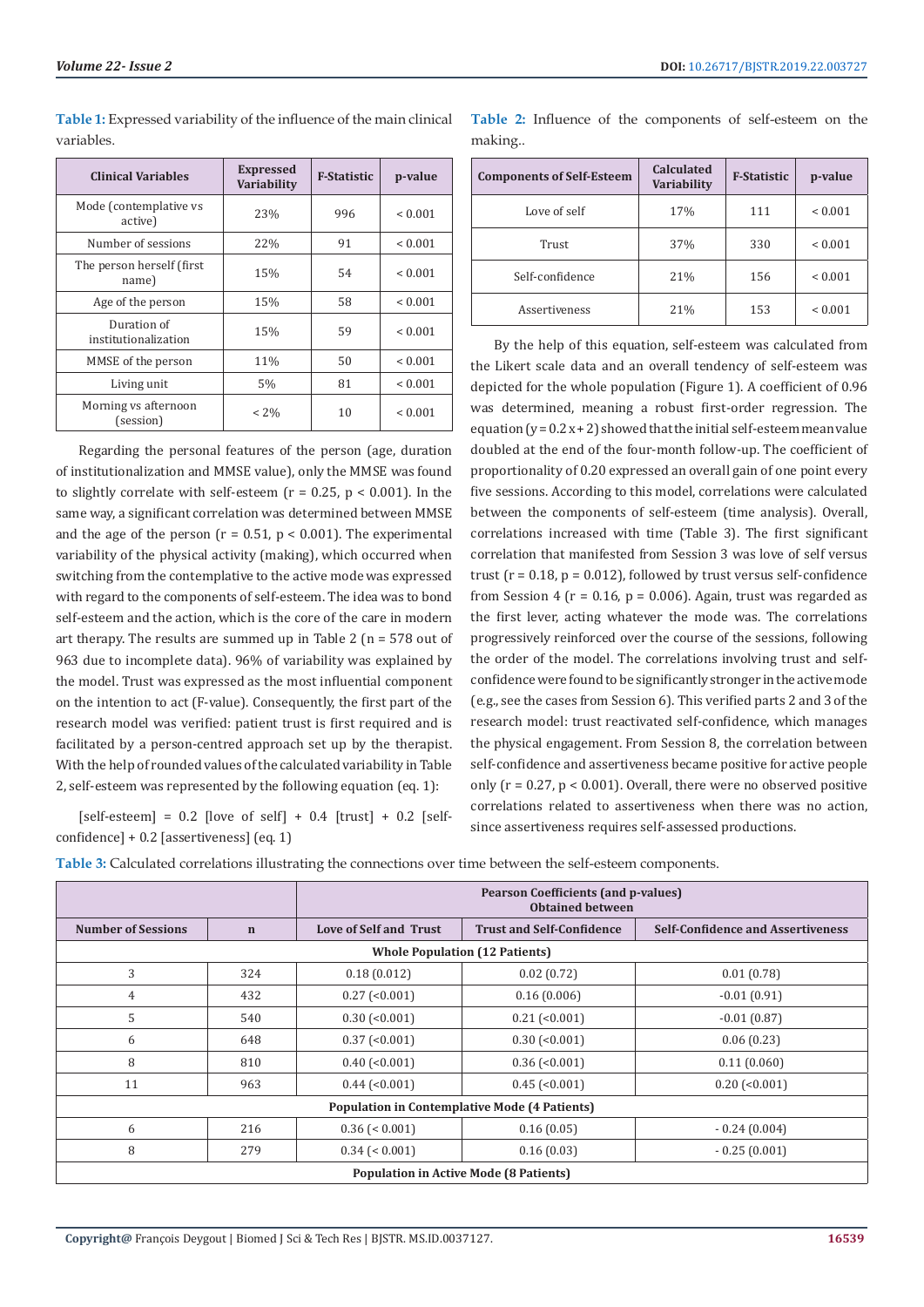|                                                | 432 | $0.36 \le 0.001$ | $0.32$ ( $\leq 0.001$ ) | 0.18(0.01)       |  |
|------------------------------------------------|-----|------------------|-------------------------|------------------|--|
|                                                | 540 | $0.40$ (< 0.001) | $0.40$ (< 0.001)        | $0.27$ (< 0.001) |  |
| <b>Population in Active Mode (11 Patients)</b> |     |                  |                         |                  |  |
|                                                | 918 | $0.44$ (< 0.001) | $0.46$ ( $\leq 0.001$ ) | $0.21$ (< 0.001) |  |

Expected levels of the individual components of self-esteem that could be regarded as satisfactory were predicted with regard to trust, which was regarded as a marker of the person-centred approach set up by the therapist. Based on the four components, linear regressions were first calculated using data only collected during the active mode. Interestingly, when trust was considered in a calculation, the three other components became non-relevant and were excluded. The continuous field variables were also computerized; only MMSE and the number of sessions appeared to be influent (see equations 2 to 4; n = 675, 744 and 697 respectively):

Love of self =  $2.1 + 0.18$  Trust + 0.09 [number of sessions] + 0.02 MMSE (eq. 2)

Self-confidence =  $2.1 + 0.15$  Trust + 0.07 [number of sessions] + 0.03 MMSE (eq. 3)

Assertiveness =  $2.7 - 0.14$  Trust + 0.12 [number of sessions] + 0.04 MMSE (eq. 4)

The factor quantifying trust was found negative for assertiveness. The number of sessions required for a patient to reach satisfactory values mirroring the field results for each component was calculated (the value was set up at 4) either with a person-centred approach (using the maximum value for a patient's trust, i.e., 5) or without (no established patient's trust, i.e., 0). Table 4 summarizes the results obtained within the encountered MMSE value range (quoted from 1 to 15 by the physicians of the units). A helpful person-centred approach significantly reduces the number of sessions for a targeted level of self-esteem. On the other hand, such an approach adversely impacts assertiveness during the course of the sessions. The MMSE impact is similar whatever the approach is (a gap of five sessions).

| Table 4: Influence of a person-centred approach on the number of sessions for given values of the components of self-esteem. |  |  |  |  |
|------------------------------------------------------------------------------------------------------------------------------|--|--|--|--|
|                                                                                                                              |  |  |  |  |
|                                                                                                                              |  |  |  |  |

| <b>Number of Sessions Required to Obtain</b> | <b>Non-Person-Centred Approach</b><br>$(Trust Factor = 0)$ | <b>Person-Centred Approach</b><br>$(Trust Factor = 5)$ | p-value    |             |
|----------------------------------------------|------------------------------------------------------------|--------------------------------------------------------|------------|-------------|
| (from Equations 2 to 4)                      | $MMSE = 1$                                                 | $MMSE = 15$                                            | $MMSE = 1$ | $MMSE = 15$ |
| Love of self $=$ 4                           | 21                                                         |                                                        |            |             |
| Self-confidence = $4$                        | 26                                                         | 21                                                     | 16         |             |
| Assertiveness = $4$                          |                                                            |                                                        | 16         |             |

# **Discussion**

#### **Empathy**

The present results reinforced previous outcomes regarding the impact of trust in the therapeutic relationship, which can be facilitated by a patient-centred approach Rogers [74]. The tripartite model presented in this study could be compared with what Rogers called "the dynamics of change" when he referred to his approach Rogers [74]; pp 63-64:

a. In the present study, patient trust was first initiated and reinforced in an empathic person-centred approach (part 1 of the present research model). For Rogers, as the patient found someone else listening acceptantly to his feelings, he little by little became able to listen to himself and more acceptant of himself.

b. The felt trust connected the person with him/herself, and this mirrored confidence reactivated his/her self-confidence (part 2 of the model). Rogers declared that as the patient found the therapist showing a consistent and unconditional positive regard for him and his feelings, slowly he moved towards taking the same attitude towards himself and was therefore ready to move forward in "the process of becoming".

c. Self-confidence made the patient active (part 3 of the model). Rogers concluded that as the patient finally listened more accurately to the feelings within, he also moved toward greater congruence. He found it possible to move out from behind the façades he had used. He found that he was at last free to change and to grow.

The present study also shows that Rogers' dynamics of change theory can be applied for people with neurodegenerative diseases having support with art-therapeutic activities. Similarly, psychotherapists have found that developing real trust is often achieved via repeated testing of the relationship Morstyn [85]. In such an embodied relationship, subjective feelings and associations are directly intuited between patient and therapist while sitting together in a room. Such an approach is recommended for disoriented patients, which enables direct observations such as judged emotions Lawton [86,87-97]. This approach has also been successfully used to take care of patients with depressive symptoms Bickmore et al. [98]. The important point is that the feelings of trust, genuineness, and empathy are all lived experiences and that they derive their entire meaning from their individual embodied, spatial and temporal context Morstyn [85]. With an empathic approach, the therapist can tune his/her answer regarding the patient faculties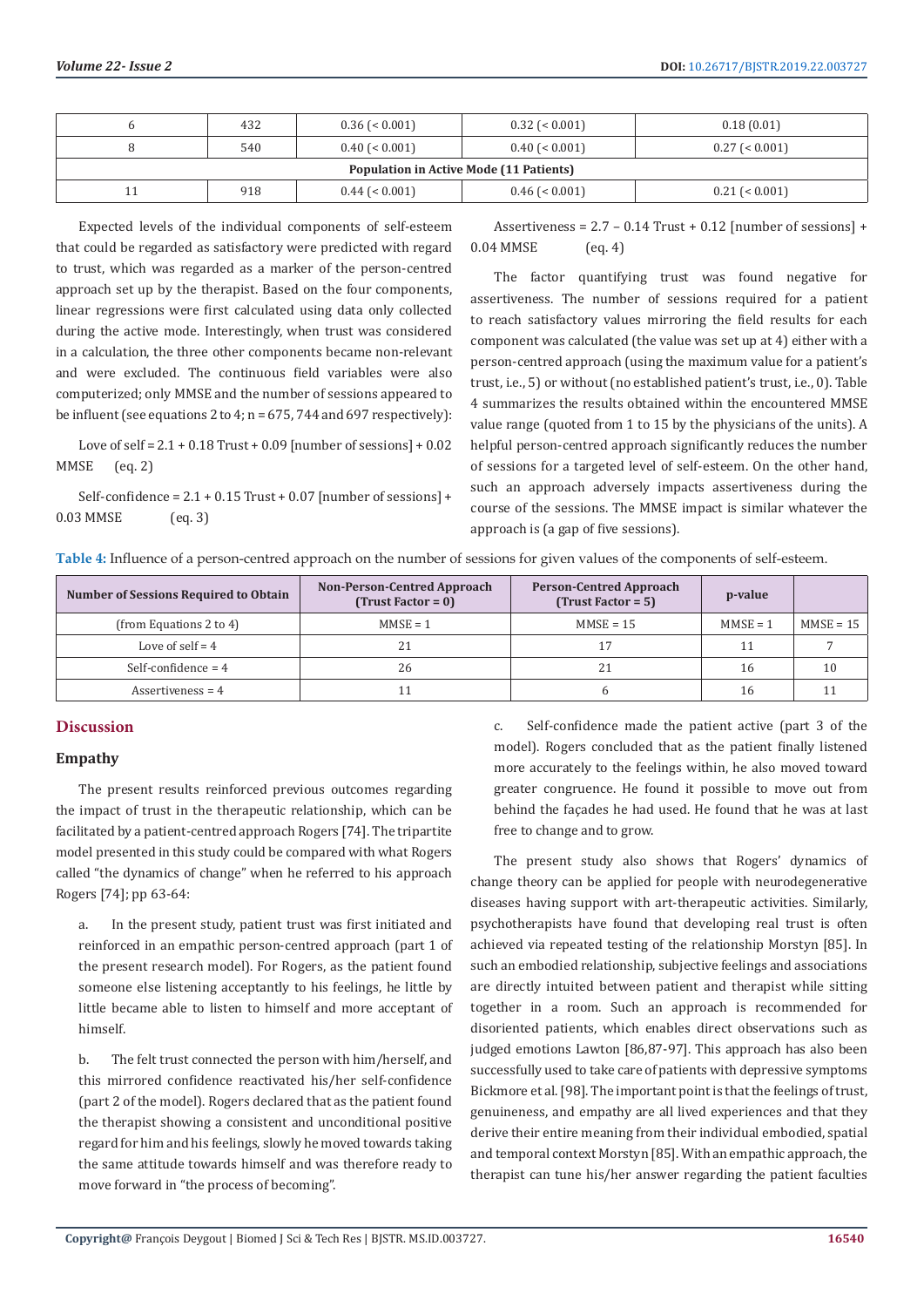and capacities. For Rogers, the concept of trust focuses more on trusting the potential within the individual even before it manifests in his/her outward behavior Rogers [81].

Rogers defined facilitative attitudes, which are congruence, empathy, level of regard and unconditional regard, and the more the therapist will develop these attitudes, the more the patient will trust the therapist (Rogers, 1961). For this study, the empathic approach is expressed by frequent eye gaze, listening and attentiveness to the talk of the patient, and sometimes humour. In order to foster trust, non-verbal behaviour, active listening and paraphrasing is also used Fuertes et al. [74]. However, therapist ratings of trust and facilitative attitudes do not always show the expected correlations with patient ratings of the same elements in long-term relationships because the model of trust may be assessed more accurately in the early stages of therapy, when patients' trust in their therapist develops Peschken et al. [89]. The present results confirm that there is a development stage for trust. After this stage, the results also show that the approach adversely impacts assertiveness over time. This is likely because assertiveness means more autonomy on behalf of the patient and therefore less empathy from the therapist. When the patient begins to show or express his/ her assertiveness, the therapist must modify their person-centred approach. In the present case, the therapist must pay attention to their behavior at least from Session 6, especially for the patients having the highest MMSE values (Table 4).

#### **Five Sessions to Commit**

At the beginning of the relationship, the bond can be regarded as fragile and it develops through a series of passages - first through building trust, which occurs only when the patient realizes that the therapist is on her/his side (no need for supervision) and she/he can accept what interesting experience can come out of it Quattrini [90]. The patient at this time can usually accept what the therapist suggests, even if the suggestion is not necessarily appealing at first. There were opportunities during this survey for the therapist to signal his desire to take care of the patient during the contemplative stage. A significantly higher level of trust can be observed in the relationship to respond when the other person takes the initiative to signal his/her desire to be trusted Swinth [91]. Thus, with the therapeutic bond elaboration coming first in trust/safety conditions, the patient is able to take her/his eyes off the therapist and think about her/his well-being Berdondini et al. [27]. A productive collaboration is not necessarily a natural or spontaneous process. It requires a series of efforts for both patient and therapist, meaning several sessions Berdondini et al. [27]. In average, five sessions are required here to build a sufficient and identifiable trust-based relationship. Then, the contemplative period of time can be regarded as a "builder of trust".

During a previous follow-up involving mild cognitive impairment people receiving in-home care, between four and five sessions were required for these patients to operate Deygout [92]. This number of five sessions follows certain reproducibility. Some authors have described the first critical alliance phase as being the initial development, which usually takes place within the first five sessions. During this phase, trust must be established Horvath et al. [93]. Also, in a non-directive teaching experience with students, Rogers set unstructured courses without informing the class about it, just answering questions and waiting for student initiatives Rogers [74], pp 299-304. By the fifth session, something definite had happened. Students spoke to one another and the selfconscious group became an interacting group, a brand new cohesive unit, carrying on in a unique way. It took the class four sessions to realize that they were wrong and that they were very likely to develop mutual trust and self-confidence. Interestingly, Rogers also reported the case study of Mrs. Oak in a storyline regarding the experiencing of the potential self. From an early part of the fifth interview, verbal material emerged that described her awareness of experience, which was previously discussed Rogers [74], p 77.

#### **Absence of Judgment and Congruence**

Rogers recommended an "unconditional positive regard" through his facilitative attitudes, meaning a kind of non-judgmental and congruent attitude. With art therapy, the patients can have an absolute trust in what their artistic activities can reveal to them. Implicit trust in art can be central to the narratives told by patients, especially images Collie et al. [1]. Art products, as well as the art making process, are a vehicle for healing and the therapy is transacted in relation to the art products that the patient makes as well as in relation to the therapist Collie [65]. From Collie's work, two items emerged through collected narratives: the (safety) atmosphere of non-judgment created by the art therapist and the sense of trust that could develop as a result. The absence of even the slightest trace of judgment lets the patient's trust and his/ her trust in the process develop. Immigrant students performing art therapy-based activities had a similar feeling. They remarked that when they earned respect from their peers, they were more likely to obtain self-esteem; they suggested that self-esteem firmly depends on the way peers see you Chen [45]. Thus, another way to see the present research model would be to consider the empathic behaviour of the therapist as a mirror that reflects the patient's trust and transforms it into self-confidence: "The therapist directs the looking; without the therapist, you might stick with what you were already thinking and a lot more can came out with the therapist's direction" Collie [65]; Patricia's narratives p 136.

#### **Aesthetics and Affect**

Common visual aesthetic experience within the art therapy relationship deeply involves both patient with severe dementia and therapist due to an aesthetic countertransference to the work; therefore, such patients become able to express and communicate aesthetic pleasure resulting from the activity Byers [3]. By making artistic choices that fitted with the environment of the patients, the therapist also expected to reactivate their imaginary world.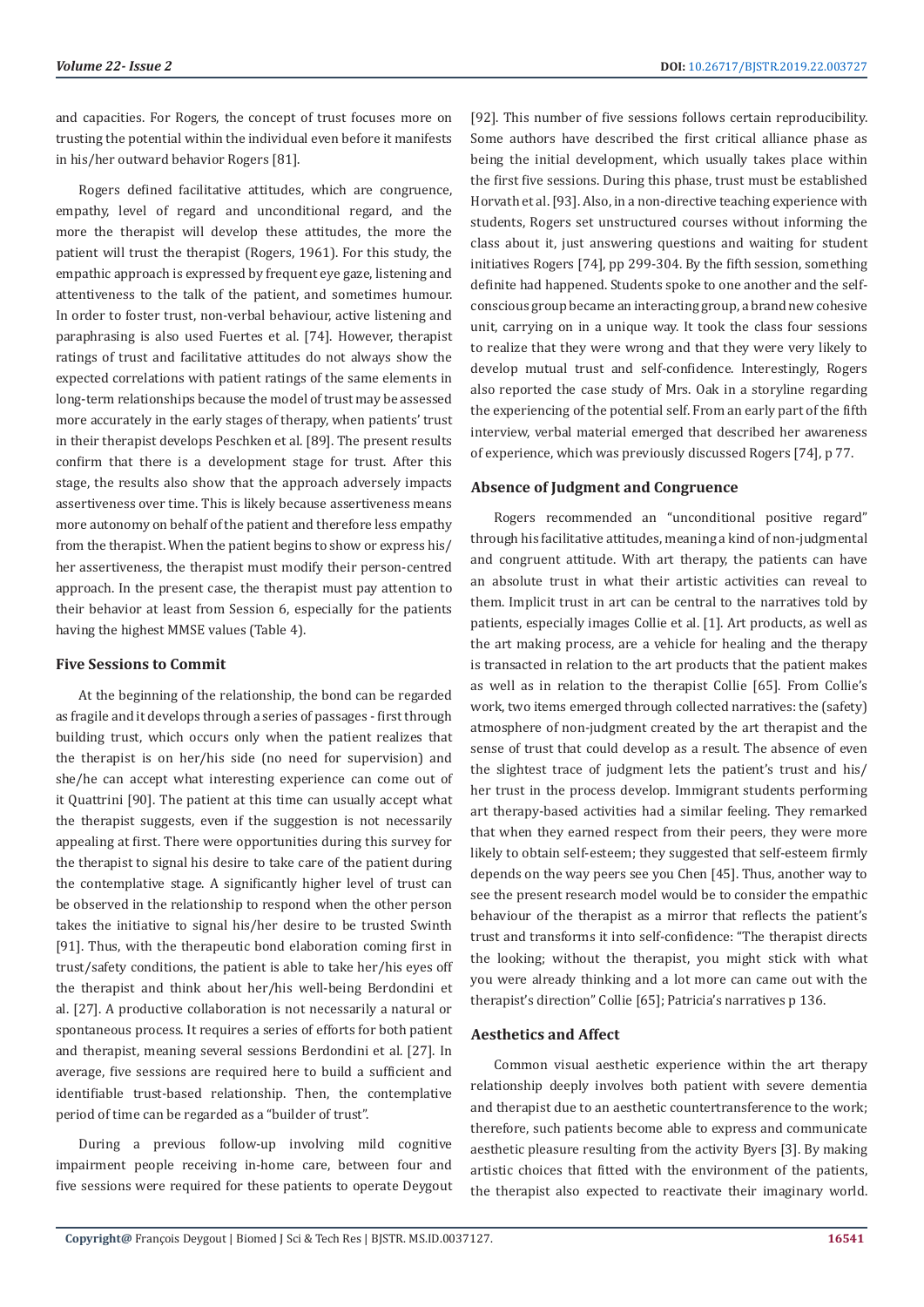The present observed behaviour showed that it was sometimes not possible to dissociate the artistic aspects from the relational ones confirming the previous Byers's hypothesis that aesthetics can bring a point of resonance into the therapeutic relationship Byers [3]. Probably motivated by the established interpersonal trust, most of the patients verbally expressed their will to share their feelings of sympathy with the therapist. Interestingly, when in 1873 the German philosopher Robert Vischer introduced the term of empathy ("Einfühlung"), it was to express the "aesthetic sympathy" he felt when he was presented with art. It is very likely that the neurodegenerative disease reinforced the patients' dependency, but it was obvious that the patients liked to share what they aesthetically felt. Aesthetics is not only technical knowledge. Such intimacy is seen in the helping relationship, when the art therapist and the patient are engaged in a creative activity such as art therapy. Intimacy in a therapeutic context depends primarily on trust and may involve empathy and sympathy Kossak [94].

This intimacy is seen to make the link with the increase of positive feelings when a pleasant situation is shared, because the sharing amplifies the intensity of the experience Boothby et al. [95]. Modern art therapy encourages this sharing for educational purposes (assertiveness) and results have suggested that more and less trained therapists can be equally liked and trusted Horvath et al. [93]. In a study assessing strategies to raise self-esteem in female juvenile offenders, an art psychotherapy approach was seen to show a significant increase in personal connections (characterized, among other things, by trust) compared to a plastic art-based strategy that only addressed technical knowledge Hartz et al. [47]. The present study also focused the patient and therapist experiential collaboration on emotion-focused therapy, which offered a mutual involvement of equals and required the patient's agreement and commitment, and her coaching and even teaching Berdondini et al. [27]. Felt and expressed positive emotions engage in active imagination and healing Darewych et al. [2,96]. Similarly, the skill to build up a trusting and long-standing patient-physician relationship encouraged physicians to resonate with the patient emotionally Derksen et al. [69], even if more and more new forms of trust relations may be emerging in the context of health care delivery, reflecting a change in motivations for trust from affect-based to cognition-based trust Rowe & Calnan [97]. Anyway, for patients affected by neurodegenerative disease, affect-based trust was preponderant. The determined impact of the centred-person approach was found to be significantly higher than the MMSE impact (Table 4).

# **Risk Versus Trust**

Mutual trust implies a mutually perceived promotive interdependence, i.e., a cooperative expectation from the one who trusts and a cooperative intention from the trusted one; perceived trust can also increase with the communication level in the relationship Loomis [98]. Such, an open and non-judgmental collaboration, which enhances mutual trust, can involve the patient and the therapist encountering one another through taking risks Berdondini et al. [27]. Berdondini referred to the notion of bond established by Bordin as part of the therapeutic alliance Bordin [62]. The very ideology of patient-centred therapy tends to mute the responsibilities of the therapist and highlight those of the patient Bordin [62]. In any case, the patient takes some risks of sharing her/his experience and in developing a collaborative experience. Risk is crucial to the operation of trust, which results from cooperative behaviour. To trust is to let another think about and take action to protect and advance something that the "truster" cares about Baier [99]. Deutsch also defined two processes through the development of trust for the trusting person Deutsch [100]: the formation of expectations and the translation of those expectations into behaviour under risk.

Similarly, Luhmann defined confidence as "an anticipation of the future based on prior experience and which aims to reduce the complexity of the future world" Luhmann [101]. Complexity therefore characterizes a potential for undetermined events and confidence aims to reduce uncertainty and consequently the feeling of risk. Luhmann precisely defined in German the word "vertrauen" to mirror English, which dissociates the notions of confidence and trust. He translated self-confidence as "insured confidence" and trust as "decided confidence" Luhmann [102]. Decided confidence presupposes a risky situation that one thinks to avoid by deciding to rely on others (developed trust, part 1 of the proposed model), whereas insured confidence corresponds to the feeling of assurance in a situation where one would not imagine that the events are otherwise as expected (developed self-confidence, part 2 of the model). Certainly, in an affective context of trust, severe neurodegenerative disease patients are able to decide to take risks. This behaviour was verbally expressed by some of the patients at the Dijon University Hospital as an actual fear: "What do you make me do?" They continued to do such tasks anyway.

# **From Trust to Self-Confidence**

Carl Rogers's philosophy is based on a trust in an inherent impulse toward growth in every individual (Rogers, 2016). Proposed theories of trust concern the question of whether trust is a belief, an expectation, an attitude or an emotion; theoreticians have proposed cognitive, will-based or affective accounts of trust Baier et al. [99,25,103-105].Baier proposed a will-based account of trust involving the competences and the goodwill of the trustee Baier [99]. However, like Jones, the present results reinforce affective accounts of trust, depicting it as a behavior and emotion. It is likely that people diagnosed with severe-stage neurodegenerative diseases preferably rely on trust and self-confidence via their affect and later via their connotation in order to switch to the active mode. Self-confidence involves an affective attitude in addition to one's competence Jones [25]. For Jones there is a parallel between trust and self-confidence. She distinguishes "be self-confident" and "trust yourself" because of an important difference between the two: willingness. With self-confidence, people are only worried about their capacities rather than their will. On the other hand,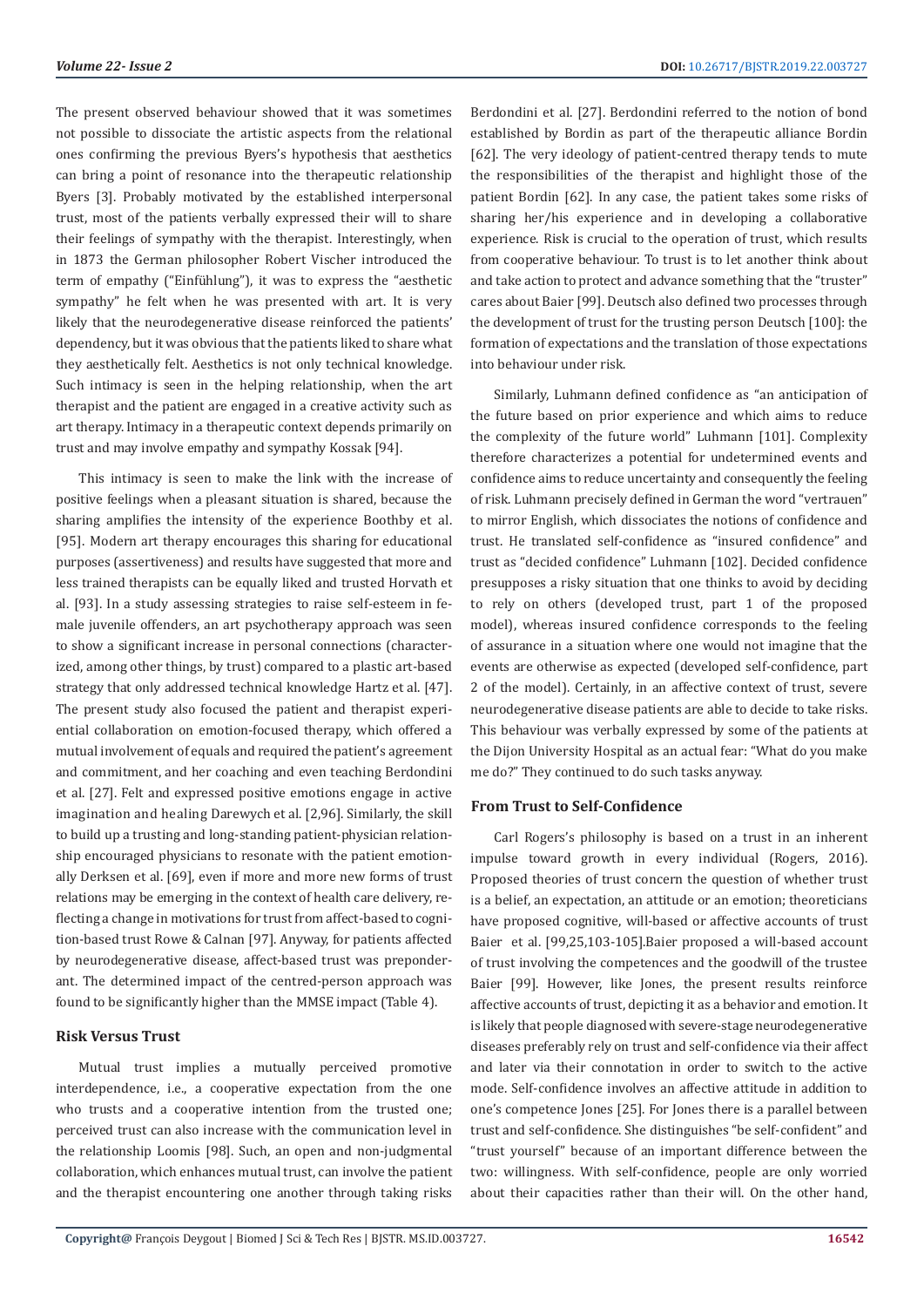will is part of trust and one needs to trust oneself - for instance, when one is worried about the possibility of self-sabotage Jones [25]. During the opening session, some patients already expressed their willingness to actively collaborate, meaning they were in the "trust yourself" concept but not yet in the "be self-confident" one. This way to encompass trust can be seen as an optimistic attitude to oneself. In the standard case, the confident expectation that the one trusted will respond directly and favourably to the thought that the "truster" is counting on them is itself grounded in the attitude of optimism. Trust is optimism about the goodwill and competence of another, the way optimism leads people to anticipate a favourable outcome. This attitude of optimism makes the difference between trust and reliance Jones [25]. Overall, women of the University Hospital of Dijon diagnosed with neurodegenerative diseases made an optimistic choice in according trust.

#### **Attachment**

Neurodegenerative disorders do not prevent the fundamental aspects of a personality to manifest. One case expressed this between-people variability by showing a patient regularly refusing to attend the sessions (e.g., entering the room) or remaining in a contemplative mode. There was an opportunity to meet the patient's daughter's and discuss her mother's relationships. She declared that she had never trusted people throughout her life, even her close family. She had always been a lonely woman, without any attachment. Since John Bowlby, the literature has described attachment theory and close relationships following two dimensions: attachment anxiety and attachment avoidance Bowlby [106]. As such, patient attachment is a mix between on one hand the fears of rejection and abandonment and on the other hand the fear of intimacy, of getting close to others Benett et al. [106-108]. The role of patient attachment shows that more securely attached persons are more likely to experience positive adjustment, and therefore their rehabilitation and control of their health-related quality of life is better Benett et al. [107]. It is likely that during this survey, the therapist faced the four attachment categorisations defined by Bartholomew et al. [109]: secure, preoccupied, fearful and dismissing. It is very likely that this patient belonged to an insecure attachment pattern, which can display a weaker working alliance compared to the secure ones Smith et al. [110]. On the other hand, patient attachment profiles do not independently relate to working alliances Bucci et al. [111]. Indeed, attachment styles can be modified through therapeutic relationships Bowlby [106,110,112]. An adapted behaviour can match insecure patients and modify their core attachment patterns. How many attended sessions would have been required in order for this patient to be shifted to the active mode? At least twenty, if we refer to Table 4.

# **Strengths & Limitations of the Study**

Regarding the methodology, the observed normal distribution of the data confirms that there was a sole field factor influencing the observations. With the additional and exponential influence of two or three field determinants, data sets would have led to a skewed distribution. It can be supposed that this unidimensional model is due to the way the therapist quoted the observations. This is likely why there is some consistency with previous observations collected by the same therapist but under different conditions (different geographical locations and time of the study, mild cognitive impairment with home-based people; Deygout [92]. This is also consistent with other studies in which the therapist's trust was regarded as unidimensional from the patients' perspectives and a unidimensional conceptual model was found more representative and confirmed by the fact that global items were preferred and account for the largest category Hall et al. [113-118]. Anyway, a further generalisation of the 36-item grid could be done via the establishment of its inter-rater reliability (Kappa coefficient of concordance), obtained, for instance, from two trained observers rating the same individuals Kinney et al. [22]. This would quantify the bias due to the subjective part of the therapist's quotation.

The main limitations of this observational case study are : 1) the limited size of the observed group (12 patients with 15% of nonquoted items, which led to a significant and consistent remaining data set - 563 blanks out of 3852); 2) the absence of a control group of patients either without any neurodegenerative disease (MMSE of 37) or encountering a non-empathic approach; and 3) the quotations conducted by the therapist himself in charge of the sessions (methodological bias). Significant behavioural changes and notable trends in the direction of change were identified during the four-month sessions simultaneously by the therapist and by the care staff (mainly a decrease in anxiety and agitation, better social behaviours, positive emotions). Thus, the influence of the Rogers approach may be considered even more compelling in light of the limits inherent in this research. Another bias observed in this research design could have been the confounding effects of the selected patients' concurrent participation in other artistic interventions within their residential programme. However, during the four-month follow-up, only one person attended a choir once a week, which limited this bias.

#### I**mplications for Art Therapy Practice**

This descriptive study aimed to increase knowledge of the influence of trust that Alzheimer's patients place in the practitioner in art therapy through the care process. As the result of the observed behavioural outcomes, trust can significantly contribute to facilitate the commitment in the activity and therefore the physical engagement in the art making. This is particularly noticeable at the beginning of the process at least during the first sessions when the built interpersonal trust strengthens the therapeutic relationship. For the art therapists working with Alzheimer's disease people, this study recommends first increasing the empathic approach of practitioners to help the patient to develop trust. It also suggests better efficiency in the healthcare process when using a person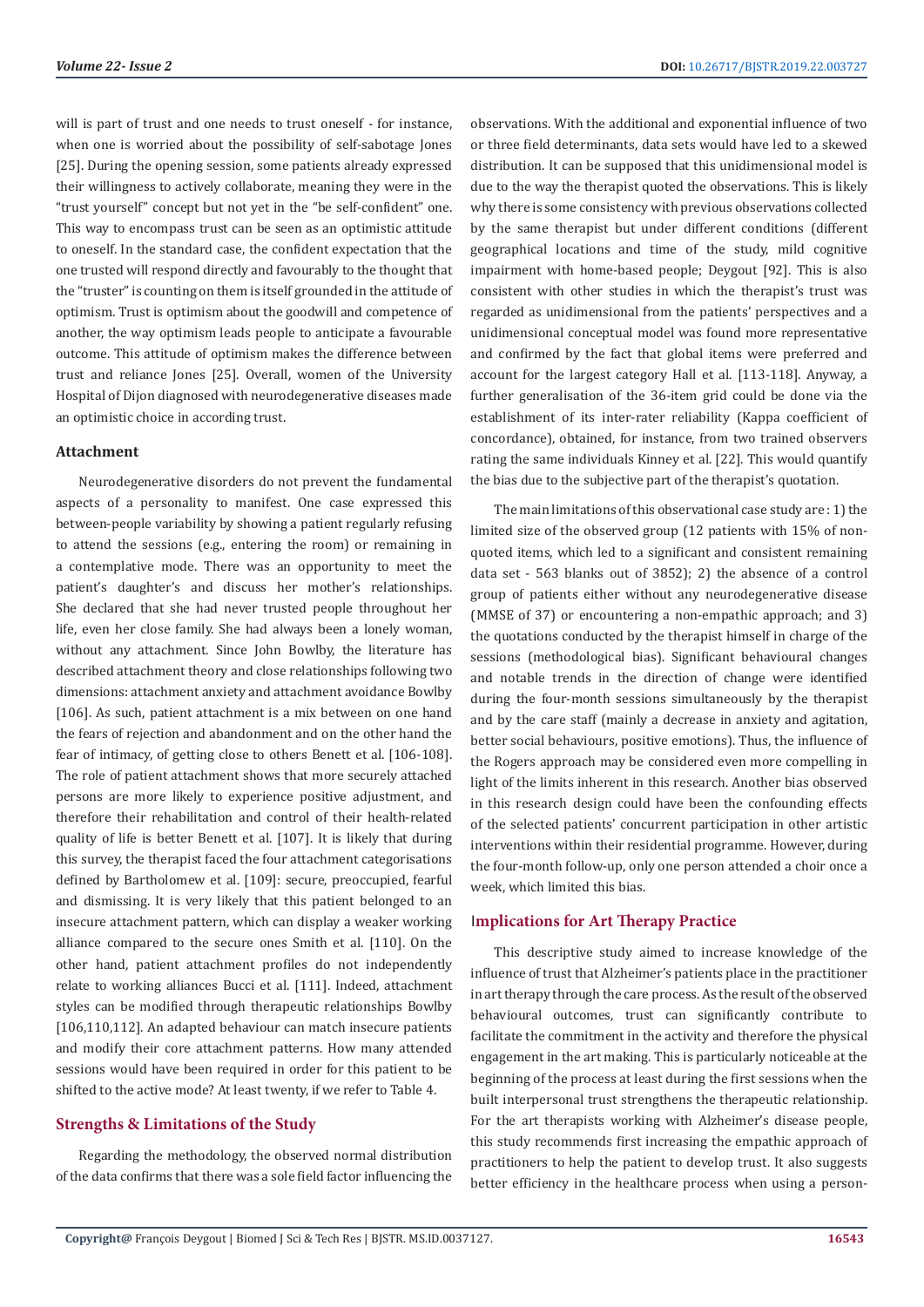centred approach such as that established by Carl Rogers. Empathy as well as absence of judgment facilitate aesthetic expression and creativity.

# **Conclusion**

Severe-stage Alzheimer's patients require specific interpersonal styles when they face a practitioner in art therapy. A trust-based relationship established by the therapist can be a gateway to reactivate their self-confidence and provoke a physical engagement essential to the art-therapeutic activity, which ultimately will lead to a decrease in anxiety. Illustrated by the model proposed in the present study, Carl Rogers' person-centred approach appeared to be suitable for this purpose. In particular, empathy was regarded as essential to reinforce the patient's trust establishment in the therapeutic relationship. The Rogers approach, as well as his dynamics of change theory, can apply to severe-stage neurodegenerative disease people and the reactivation of patients' self-confidence. Such an approach is recommended at the beginning of the care process, and then must be released when the patients express assertiveness.

# **Acknowledgement**

The authors acknowledge the care staff of the Dijon University Hospital for its welcome, its help and support in the realization of this study. The authors also acknowledge Mrs. Josiane Vergeot of the document communication department of the library of the Faculty of Medicine of Grenoble for her helpful support in advising the most appropriate literature.

#### **References**

- 1. [Collie KR, Bottorff JL, Long BC \(2006\) A narrative view of art therapy](https://www.ncbi.nlm.nih.gov/pubmed/16908471)  [and art making by women with breast cancer. J Health Psychol 11\(5\):](https://www.ncbi.nlm.nih.gov/pubmed/16908471)  [761-775.](https://www.ncbi.nlm.nih.gov/pubmed/16908471)
- 2. [Darewych OH, Bowers NR \(2018\) Positive arts interventions: creative](https://www.tandfonline.com/doi/abs/10.1080/17454832.2017.1378241)  [clinical tools promoting psychological well-being. Int J Art Ther 23\(2\):](https://www.tandfonline.com/doi/abs/10.1080/17454832.2017.1378241)  [62-69.](https://www.tandfonline.com/doi/abs/10.1080/17454832.2017.1378241)
- 3. [Byers A \(2011\) Visual aesthetics in dementia. Int J Art Ther 16\(2\): 81-89.](https://www.tandfonline.com/doi/abs/10.1080/17454832.2011.602980)
- 4. [Ehresman C \(2014\) From rendering to remembering: Art therapy for](https://www.tandfonline.com/doi/abs/10.1080/17454832.2013.819023)  [people with Alzheimer's disease. Int J Art Ther 19\(1\): 43-51.](https://www.tandfonline.com/doi/abs/10.1080/17454832.2013.819023)
- 5. [Hannemann BT \(2006\) Creativity with dementia patients. Can creativity](https://www.ncbi.nlm.nih.gov/pubmed/16439826)  [and art stimulate dementia patients positively? Gerontology 52\(1\): 59-](https://www.ncbi.nlm.nih.gov/pubmed/16439826) [65.](https://www.ncbi.nlm.nih.gov/pubmed/16439826)
- 6. [Lack L \(2004\) Portals: Primary experience vs. translated experience:](https://digitalcommons.lesley.edu/cgi/viewcontent.cgi?article=1226&context=jppp)  [The implications for aesthetics healing and creativity in dance theater](https://digitalcommons.lesley.edu/cgi/viewcontent.cgi?article=1226&context=jppp)  [and movement dance therapy. The Journal of Pedagogy Pluralism and](https://digitalcommons.lesley.edu/cgi/viewcontent.cgi?article=1226&context=jppp)  [Practice 3\(1\).](https://digitalcommons.lesley.edu/cgi/viewcontent.cgi?article=1226&context=jppp)
- 7. [Miller BL \(2008\) Creativity in the context of neurologic illness. CNS](https://www.cambridge.org/core/journals/cns-spectrums/article/creativity-in-the-context-of-neurologic-illness/546050B286C6A394EE04916E1BC2B380)  [Spectr 13\(2\): 7-9.](https://www.cambridge.org/core/journals/cns-spectrums/article/creativity-in-the-context-of-neurologic-illness/546050B286C6A394EE04916E1BC2B380)
- 8. [Wood MJM, Low J, Molassiotis A, Tookman A \(2013\) Art therapy's](https://www.researchgate.net/publication/257416287_Art_therapy)  [contribution to the psychological care of adults with cancer: A survey of](https://www.researchgate.net/publication/257416287_Art_therapy)  [therapists and service users in the UK. Int J Art Ther 18\(2\): 42-53.](https://www.researchgate.net/publication/257416287_Art_therapy)
- 9. Forestier R (2009) [in French] Tout savoir sur l'Art-thérapie. ed. Favre Lausanne.
- 10. [Lusebrink VB \(2004\) Art therapy and the brain: An attempt to](https://files.eric.ed.gov/fulltext/EJ682596.pdf)  [understand the underlying processes of art expression in therapy.](https://files.eric.ed.gov/fulltext/EJ682596.pdf)  [Journal of the American Art Therapy Association 21\(3\): 125-135.](https://files.eric.ed.gov/fulltext/EJ682596.pdf)
- 11. Lefè[vre C, Ledoux M, Filbet M \(2015\) Art therapy among palliative cancer](https://www.ncbi.nlm.nih.gov/pubmed/26584521) [patients: Aesthetic dimensions and impacts on symptoms. Palliative and](https://www.ncbi.nlm.nih.gov/pubmed/26584521) [Supportive Care 14\(4\): 376-380.](https://www.ncbi.nlm.nih.gov/pubmed/26584521)
- 12. [Eekelaar C \(2011\) Art gallery-based interventions in dementia care. D](http://create.canterbury.ac.uk/10460/) [Clin Psych Thesis Christ Church University Canterbury.](http://create.canterbury.ac.uk/10460/)
- 13. [Eekelaar C, Camic PM, Springham N \(2012\) Art galleries episodic](https://www.researchgate.net/publication/254735585_Art_Galleries_Episodic_Memory_and_Verbal_Fluency_in_Dementia_An_Exploratory_Study) [memory and verbal fluency in dementia: an exploratory study. Psychol](https://www.researchgate.net/publication/254735585_Art_Galleries_Episodic_Memory_and_Verbal_Fluency_in_Dementia_An_Exploratory_Study) [Aesthet Creat Arts 6\(3\): 262-272.](https://www.researchgate.net/publication/254735585_Art_Galleries_Episodic_Memory_and_Verbal_Fluency_in_Dementia_An_Exploratory_Study)
- 14. [Graham DJ, Stockinger S, Leder H \(2013\) An island of stability: art](https://www.ncbi.nlm.nih.gov/pubmed/23471005) [images and natural scenes - but not natural faces - show consistent](https://www.ncbi.nlm.nih.gov/pubmed/23471005) [esthetic response in Alzheimer's-related dementia. Front Psychol 4: 107.](https://www.ncbi.nlm.nih.gov/pubmed/23471005)
- 15. [Halpern AR, Ly J, Elkin Frankston S, O Connor MG \(2008\) I know what I](https://www.ncbi.nlm.nih.gov/pubmed/17606318) [like: Stability of aesthetic preference in Alzheimer's patients. Brain and](https://www.ncbi.nlm.nih.gov/pubmed/17606318) [Cognition 66\(1\): 65-72.](https://www.ncbi.nlm.nih.gov/pubmed/17606318)
- 16. [Baker R, Bell S, Baker E, Gibson S, Holloway J, et al. \(2001\) A Randomized](https://www.ncbi.nlm.nih.gov/pubmed/11317951) [Controlled Trial of the Effects of Multi-Sensory Stimulation \(MSS\) for](https://www.ncbi.nlm.nih.gov/pubmed/11317951) [People with Dementia. British J Clin Psycho 40\(1\): 81-96.](https://www.ncbi.nlm.nih.gov/pubmed/11317951)
- 17. [Guétin S, Portet F, Picot MC, Pommié C, Messaoudi M, et al. \(2009\) Effect](https://www.ncbi.nlm.nih.gov/pubmed/19628939) [of music therapy on anxiety and depression in patients with Alzheimer's](https://www.ncbi.nlm.nih.gov/pubmed/19628939) [type dementia : randomised controlled study. Dement Geriatr Cogn](https://www.ncbi.nlm.nih.gov/pubmed/19628939) [Disord 28\(1\): 36-46.](https://www.ncbi.nlm.nih.gov/pubmed/19628939)
- 18. [Hattori H, Hattori C, Hokao C, Mizushima K, Mase T \(2011\) Controlled](https://www.ncbi.nlm.nih.gov/pubmed/21518170) [study on the cognitive and psychological effect of coloring and drawing](https://www.ncbi.nlm.nih.gov/pubmed/21518170) [in mild Alzheimer's disease patients. Geriatr Gerontol Int 11\(4\): 431-](https://www.ncbi.nlm.nih.gov/pubmed/21518170) [437.](https://www.ncbi.nlm.nih.gov/pubmed/21518170)
- 19. Mimica N, Kalinić [D \(2011\) Art therapy may be beneficial for reducing](https://www.ncbi.nlm.nih.gov/pubmed/21448117) [stress - related behaviours in people with dementia - case report.](https://www.ncbi.nlm.nih.gov/pubmed/21448117) [Psychiatr Danub 23\(1\): 125-128.](https://www.ncbi.nlm.nih.gov/pubmed/21448117)
- 20. Ozdemir L, Akdemir N (2009) Effects of multisensory stimulation on cognition depression and anxiety levels of mildly affected Alzheimer's patients. [J Neurol Sci](http://www.ncbi.nlm.nih.gov/pubmed/19289242) 283(1-2): 211-213.
- 21. [Gross SM, Danilova D, Vandehey MA, Diekhoff GM \(2015\) Creativity and](https://www.ncbi.nlm.nih.gov/pubmed/24339088) [dementia: does artistic activity affect well-being beyond the art class?](https://www.ncbi.nlm.nih.gov/pubmed/24339088) [Dementia 14\(1\): 27-46.](https://www.ncbi.nlm.nih.gov/pubmed/24339088)
- 22. [Kinney JM, Rentz CA \(2005\) Observed well-being among individuals](https://www.ncbi.nlm.nih.gov/pubmed/16136845) [with dementia: Memories in the Making an art program versus other](https://www.ncbi.nlm.nih.gov/pubmed/16136845) [structured activity. American Journal of Alzheimer's Disease and Other](https://www.ncbi.nlm.nih.gov/pubmed/16136845) [Dementias 20\(4\): 220-227.](https://www.ncbi.nlm.nih.gov/pubmed/16136845)
- 23. [Rentz CA \(2002\) Memories in the Making©](https://www.ncbi.nlm.nih.gov/pubmed/12083348): Outcome-based evaluation [of an art program for individuals with dementing illnesses. Am J](https://www.ncbi.nlm.nih.gov/pubmed/12083348) [Alzheimers Dis Other Demen](https://www.ncbi.nlm.nih.gov/pubmed/12083348) 17: 175-181.
- 24. [Rusted J, Sheppard L, Waller DE \(2006\) A Multi-centre Randomized](https://journals.sagepub.com/doi/abs/10.1177/0533316406071447) [Control Group Trial on the Use of Art Therapy for Older People with](https://journals.sagepub.com/doi/abs/10.1177/0533316406071447) [Dementia. Group Analysis 39\(4\): 517-536.](https://journals.sagepub.com/doi/abs/10.1177/0533316406071447)
- 25. [Sauer PE, Fopma Loy J, Kinney JM, Lokon E \(2014\) It makes me feel](https://www.ncbi.nlm.nih.gov/pubmed/25049353) [like myself: Person-centered versus traditional visual arts activities for](https://www.ncbi.nlm.nih.gov/pubmed/25049353) [people with dementia. Dementia 15\(5\): 895-912.](https://www.ncbi.nlm.nih.gov/pubmed/25049353)
- 26. [Baran Z, Cangöz B, Ozel Kizil ET \(2014\) The impact of aging and](https://www.ncbi.nlm.nih.gov/pubmed/24853408) [Alzheimer's disease on emotional enhancement of memory. Eur Neurol](https://www.ncbi.nlm.nih.gov/pubmed/24853408) [72\(1-2\): 30-37.](https://www.ncbi.nlm.nih.gov/pubmed/24853408)
- 27. [Berdondini L, Elliott R, Shearer J \(2012\) Collaboration in experiential](https://pureportal.strath.ac.uk/en/publications/collaboration-in-experiential-therapy) [therapy. Journal of Clinical Psychology 68\(2\): 159-167.](https://pureportal.strath.ac.uk/en/publications/collaboration-in-experiential-therapy)
- 28.[Boller F, El Massioui F, Devouche E, Traykov L, Pomati S, et al. \(2002\)](https://www.ncbi.nlm.nih.gov/pubmed/12145458) [Processing emotional information in alzheimer's disease: Effects on](https://www.ncbi.nlm.nih.gov/pubmed/12145458) [memory performance and neurophysiological correlates dement.](https://www.ncbi.nlm.nih.gov/pubmed/12145458) [Geriatr Cogn Disord 14\(2\): 104-112.](https://www.ncbi.nlm.nih.gov/pubmed/12145458)
- 29. [Klein Koerkamp Y, Baciu M, Hot P \(2012\) Preserved and impaired](https://www.ncbi.nlm.nih.gov/pubmed/23049516) [emotional memory in Alzheimer's disease. Front Psychol 3: 331.](https://www.ncbi.nlm.nih.gov/pubmed/23049516)
- 30. [Mammarella N, Fairfield B \(2014\) Emotional working memory and](https://www.hindawi.com/journals/ijad/2014/207698/) [Alzheimer's disease. International Journal of Alzheimer's Disease.](https://www.hindawi.com/journals/ijad/2014/207698/)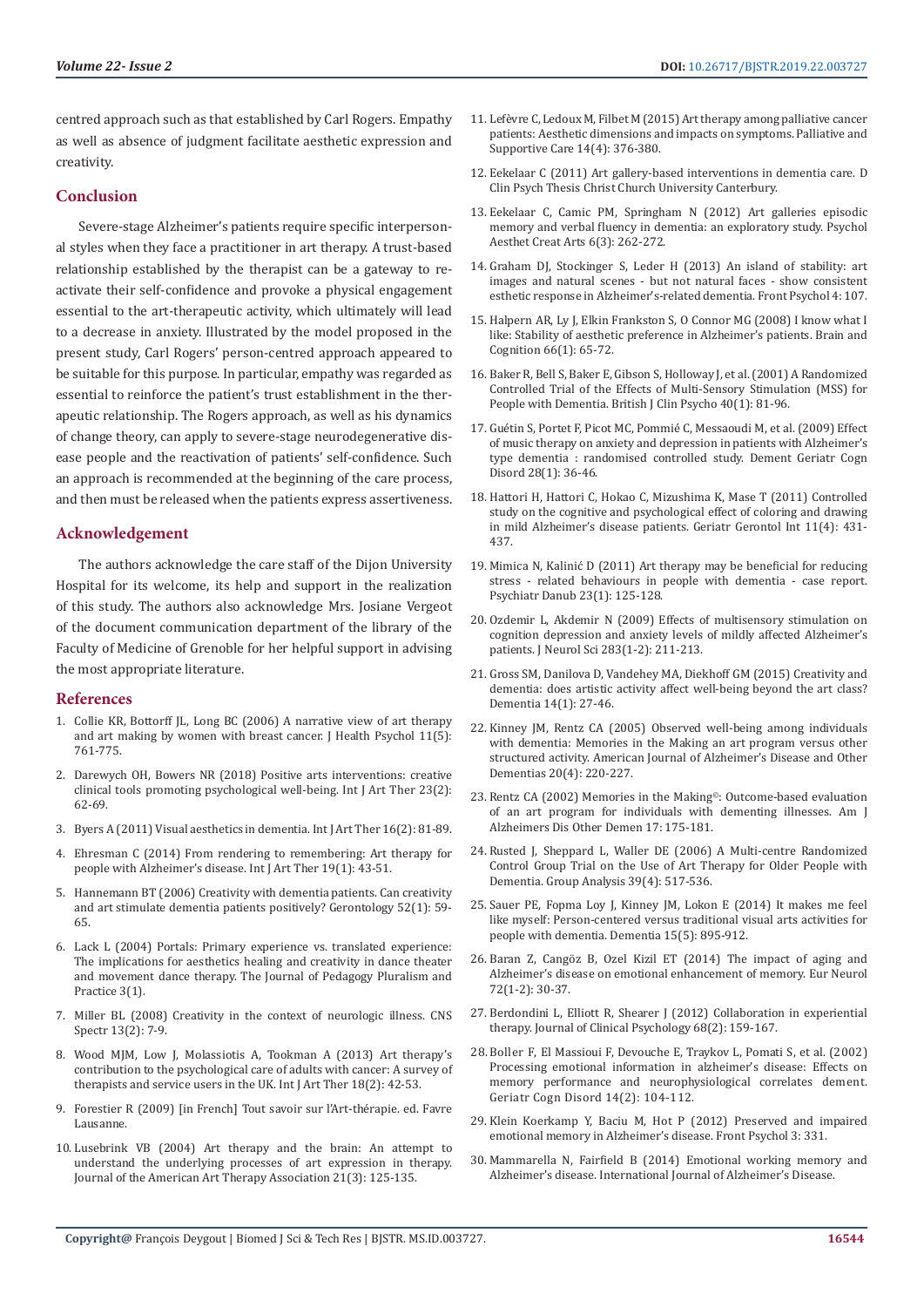- 31. [Perrin M, Henaff MA, Padovan C, Faillenot I, Merville A, et al. \(2012\)](https://www.ncbi.nlm.nih.gov/pubmed/22349683)  [Influence of emotional content and context on memory in mild](https://www.ncbi.nlm.nih.gov/pubmed/22349683)  [Alzheimer's disease. J Alzheimers Dis 29\(4\): 817-826.](https://www.ncbi.nlm.nih.gov/pubmed/22349683)
- 32. [Camic PM, Baker EL, Tischler V \(2016\) Theorizing how art gallery](https://www.ncbi.nlm.nih.gov/pubmed/26185152)  [interventions impact people with dementia and their caregivers.](https://www.ncbi.nlm.nih.gov/pubmed/26185152)  [Gerontologist 56\(6\): 1033-1041.](https://www.ncbi.nlm.nih.gov/pubmed/26185152)
- 33. [Camic PM, Tischler V, Pearman CH](https://www.ncbi.nlm.nih.gov/pubmed/23869748) (2014) Viewing and making art [together: a multi-session art-gallery-based intervention for people with](https://www.ncbi.nlm.nih.gov/pubmed/23869748)  [dementia and their carers. Aging Ment Health 18\(2\): 161-168.](https://www.ncbi.nlm.nih.gov/pubmed/23869748)
- 34. [Flatt JD, Liptak A, Oakley MA, Gogan J, Varner T, et al. \(2015\) Subjective](https://www.ncbi.nlm.nih.gov/pmc/articles/PMC4362745/)  [experiences of an art museum engagement activity for persons with](https://www.ncbi.nlm.nih.gov/pmc/articles/PMC4362745/)  [early-stage Alzheimer's disease and their family caregivers. Am J](https://www.ncbi.nlm.nih.gov/pmc/articles/PMC4362745/)  [Alzheimers Dis Other Demen 30\(4\): 380-389.](https://www.ncbi.nlm.nih.gov/pmc/articles/PMC4362745/)
- 35. [Hazzan AA, Humphrey J, Kilgour Walsh L, Moros KL, Murray C, et al.](https://www.ncbi.nlm.nih.gov/pubmed/27403209)  [\(2016\) Impact of the 'Artful Moments' intervention on persons with](https://www.ncbi.nlm.nih.gov/pubmed/27403209)  [dementia and their care partners: a pilot study. Can Geriatr J 19\(2\): 1-8.](https://www.ncbi.nlm.nih.gov/pubmed/27403209)
- 36. [Selberg S \(2015\) Modern Art as public care: Alzheimer's and the](https://www.ncbi.nlm.nih.gov/pubmed/25727196)  [aesthetics of universal personhood. Med Anthropol Q 29\(4\): 473-491.](https://www.ncbi.nlm.nih.gov/pubmed/25727196)
- 37. Cowl AL, Gaugler JE ([2014\) Efficacy of creative arts therapy in treatment](https://www.researchgate.net/publication/280170366_Efficacy_of_Creative_Arts_Therapy_in_Treatment_of_Alzheimer)  [of Alzheimer's disease and dementia: A systematic literature review.](https://www.researchgate.net/publication/280170366_Efficacy_of_Creative_Arts_Therapy_in_Treatment_of_Alzheimer)  [Activities Adaptation & Aging](https://www.researchgate.net/publication/280170366_Efficacy_of_Creative_Arts_Therapy_in_Treatment_of_Alzheimer) 38(4): 281-330.
- 38. [Olazaran J, Reisberg B, Clare L, Cruz I, Pe](https://www.ncbi.nlm.nih.gov/pubmed/20838046)ña Casanova J, et al. (2010) [Nonpharmacological therapies in Alzheimer's disease: a systematic](https://www.ncbi.nlm.nih.gov/pubmed/20838046)  [review of efficacy. Dement Geriatr Cogn Disord 30\(2\): 161-178.](https://www.ncbi.nlm.nih.gov/pubmed/20838046)
- 39. [Finnema E, Dröes RM, Ettema T, Ooms M, Adè](https://www.ncbi.nlm.nih.gov/pubmed/15799079)r H, et al. (2005) The [effect of integrated emotion-oriented care versus usual care on elderly](https://www.ncbi.nlm.nih.gov/pubmed/15799079)  [persons with dementia in the nursing home and on nursing assistants: a](https://www.ncbi.nlm.nih.gov/pubmed/15799079)  [randomized clinical trial. Int J Geriatr Psychiatry 20\(4\): 330-343.](https://www.ncbi.nlm.nih.gov/pubmed/15799079)
- 40. Kalenzaga S, Bugaï[ska A, Clarys D \(2013\) Self-reference effect and](https://www.ncbi.nlm.nih.gov/pubmed/22596082)  [autonoetic consciousness in Alzheimer disease: evidence for a persistent](https://www.ncbi.nlm.nih.gov/pubmed/22596082)  [affective self in dementia patients; Alzheimer Dis. Assoc. Disord 27\(2\):](https://www.ncbi.nlm.nih.gov/pubmed/22596082)  [116-122.](https://www.ncbi.nlm.nih.gov/pubmed/22596082)
- 41. [Fredrickson BL \(1998\) What good are positive emotions? Rev Gen](https://www.ncbi.nlm.nih.gov/pmc/articles/PMC3156001/)  [Psycho 2: 300-319.](https://www.ncbi.nlm.nih.gov/pmc/articles/PMC3156001/)
- 42. [Herholz SC, Herholz RS, Herholz K \(2013\) Non-pharmacological](https://www.ncbi.nlm.nih.gov/pubmed/24134650)  [interventions and neuroplasticity in early stage Alzheimer's disease.](https://www.ncbi.nlm.nih.gov/pubmed/24134650)  [Expert Rev Neurother 13\(11\): 1235-1245.](https://www.ncbi.nlm.nih.gov/pubmed/24134650)
- 43. [Mirabella G \(2015\) Is art therapy a reliable tool for rehabilitating people](https://www.ncbi.nlm.nih.gov/pubmed/25848886)  suffering from brain/mental diseases? J Altern Complement Med 21(4): [196-199.](https://www.ncbi.nlm.nih.gov/pubmed/25848886)
- 44. [Chancellor B, Duncan A, Chatterjee A \(2014\) Art therapy for Alzheimer's](https://www.ncbi.nlm.nih.gov/pubmed/24121964)  [disease and other dementias. J Alzheimers Dis 39\(1\): 1-11.](https://www.ncbi.nlm.nih.gov/pubmed/24121964)
- 45. [Chen CCC \(2015\) Exploring and discovering the self art therapy-based](http://rah-net.com/journals/rah/Vol_4_No_1_June_2015/7.pdf)  [activity. Review of Arts and Humanities 4\(1\): 50-59.](http://rah-net.com/journals/rah/Vol_4_No_1_June_2015/7.pdf)
- 46. [Franklin M \(1992\) Art therapy and self-esteem. Journal of the American](https://www.tandfonline.com/doi/abs/10.1080/07421656.1992.10758941)  [Art Therapy Association 9\(2\): 78-84.](https://www.tandfonline.com/doi/abs/10.1080/07421656.1992.10758941)
- 47. [Hartz L, Thick L \(2005\) Art therapy strategies to raise self-esteem in](https://www.tandfonline.com/doi/abs/10.1080/07421656.2005.10129440)  [female juvenile offenders: a comparison of art psychotherapy and art as](https://www.tandfonline.com/doi/abs/10.1080/07421656.2005.10129440)  [therapy approaches. Journal of the American Art Therapy Association](https://www.tandfonline.com/doi/abs/10.1080/07421656.2005.10129440)  [22\(2\): 70-80.](https://www.tandfonline.com/doi/abs/10.1080/07421656.2005.10129440)
- 48. [Lambert MJ \(1989\) The individual therapist's contribution to](https://www.sciencedirect.com/science/article/pii/0272735889900044)  [psychotherapy process and outcome. Clinical Psychology Review 9\(4\):](https://www.sciencedirect.com/science/article/pii/0272735889900044)  [469-485.](https://www.sciencedirect.com/science/article/pii/0272735889900044)
- 49. [Lambert MJ, Okiishi JC \(1997\) The effects of the individual psychotherapist](https://psycnet.apa.org/record/1997-07930-007)  [and implications for future research; Clinical Psychology: Science and](https://psycnet.apa.org/record/1997-07930-007)  [Practice 4\(1\): 66-75.](https://psycnet.apa.org/record/1997-07930-007)
- 50. [Lecomte C, Lecomte T \(1999\) Au-del](https://www.erudit.org/fr/revues/smq/1999-v24-n1-smq1223/031583ar/)à et en deçà des techniques [cognitives béhaviorales dans le traitement des troubles graves : les](https://www.erudit.org/fr/revues/smq/1999-v24-n1-smq1223/031583ar/)  [facteurs communs. Santé mentale au Qué](https://www.erudit.org/fr/revues/smq/1999-v24-n1-smq1223/031583ar/)bec 24(1): 19-38.
- 51. [Weinberger J \(1995\) Common factors aren't so common: the common](https://psycnet.apa.org/record/1995-30153-001)  [factors dilemma. Clinical Psychology: Science and Practice 2\(1\): 45-69.](https://psycnet.apa.org/record/1995-30153-001)
- 52. [Uttley L, Scope A, Stevenson M, Rawdin A, Taylor Buck E, et al. \(2015\)](https://www.ncbi.nlm.nih.gov/pubmed/25739466) [Systematic review and economic modelling of the clinical effectiveness](https://www.ncbi.nlm.nih.gov/pubmed/25739466) [and cost-effectiveness of art therapy among people with non-psychotic](https://www.ncbi.nlm.nih.gov/pubmed/25739466) [mental health disorders. Health Technol Assess 19\(18\): 1-120.](https://www.ncbi.nlm.nih.gov/pubmed/25739466)
- 53. [Cavazos K \(2012\) Therapists' perspective on the effectiveness of art](http://csus-dspace.calstate.edu/bitstream/handle/10211.9/1592/2THERAPISTS%20PERSPECTIVE-ART%20THERAPY.pdf?sequence=1) [therapy. Master of social work, California State University, Sacramento.](http://csus-dspace.calstate.edu/bitstream/handle/10211.9/1592/2THERAPISTS%20PERSPECTIVE-ART%20THERAPY.pdf?sequence=1)
- 54. Del Re AC, Flü[ckiger C, Horvath AO, Symonds D, Wampold BE \(2012\)](https://www.ncbi.nlm.nih.gov/pubmed/22922705) [Therapist effects in the therapeutic alliance-outcome relationship: a](https://www.ncbi.nlm.nih.gov/pubmed/22922705) [restricted-maximum likelihood meta-analysis. Clin Psychol Rev 32\(7\):](https://www.ncbi.nlm.nih.gov/pubmed/22922705) [642-649.](https://www.ncbi.nlm.nih.gov/pubmed/22922705)
- 55. [Lambert MJ, Barley DE \(2001\) Research summary on the therapeutic](https://www.researchgate.net/publication/232477357_Research_Summary_of_the_Therapeutic_Relationship_and_Psychotherapy_Outcome) [relationship and psychotherapy outcome. Psychotherapy: Theory](https://www.researchgate.net/publication/232477357_Research_Summary_of_the_Therapeutic_Relationship_and_Psychotherapy_Outcome) [Research Practice Training 38\(4\): 357-361.](https://www.researchgate.net/publication/232477357_Research_Summary_of_the_Therapeutic_Relationship_and_Psychotherapy_Outcome)
- 56. [Ackerman SJ, Hilsenroth MJ \(2003\) A review of therapist characteristics](https://www.ncbi.nlm.nih.gov/pubmed/12559992) [and techniques positively impacting the therapeutic alliance. Clinical](https://www.ncbi.nlm.nih.gov/pubmed/12559992) [Psychology Review 23\(1\): 1-33.](https://www.ncbi.nlm.nih.gov/pubmed/12559992)
- 57. [Fuertes JN, Toporovsky A, Reyes M, Osborne JB \(2017\) The physician](https://www.ncbi.nlm.nih.gov/pubmed/27773600)[patient working alliance: Theory research and future possibilities.](https://www.ncbi.nlm.nih.gov/pubmed/27773600) [Patient Educ Couns 100\(4\): 610-615.](https://www.ncbi.nlm.nih.gov/pubmed/27773600)
- 58. [Hardy GE, Cahill J, Barkham M \(2007\) Active ingredients of the](https://psycnet.apa.org/record/2007-01083-002) [therapeutic relationship that promote client change: a research](https://psycnet.apa.org/record/2007-01083-002) [perspective. In Gilbert P, Leahy R \(Eds.\). The therapeutic relationship in](https://psycnet.apa.org/record/2007-01083-002) [the cognitive behavioural psychotherapies. London: Routledge p. 24-42.](https://psycnet.apa.org/record/2007-01083-002)
- 59. [Huff NG, Nadig N, Ford DW, Cox CE \(2015\) Therapeutic alliance between](https://www.ncbi.nlm.nih.gov/pubmed/26452172) [the caregivers of critical illness survivors and intensive care unit](https://www.ncbi.nlm.nih.gov/pubmed/26452172) [clinicians. Ann Am Thorac Soc 12\(11\): 1646-1653.](https://www.ncbi.nlm.nih.gov/pubmed/26452172)
- 60. [Poremski D, Whitley R, Latimer E \(2016\) Building trust with people](https://www.ncbi.nlm.nih.gov/pubmed/25821980) [receiving supported employment and housing first services. Psychiatr](https://www.ncbi.nlm.nih.gov/pubmed/25821980) [Rehabil J 39\(1\): 20-26.](https://www.ncbi.nlm.nih.gov/pubmed/25821980)
- 61. [Berrios Rivera JP, Street RL, Garcia Popa Lisseanu MG, Kallen MA,](https://www.ncbi.nlm.nih.gov/pubmed/16739207) [Richardson MN, et al. \(2006\) Trust in physicians and elements of the](https://www.ncbi.nlm.nih.gov/pubmed/16739207) [medical interaction in patients with rheumatoid arthritis and systemic](https://www.ncbi.nlm.nih.gov/pubmed/16739207) lupus erythematosus. [Arthritis Rheum 55\(3\): 385-393.](https://www.ncbi.nlm.nih.gov/pubmed/16739207)
- 62. [Bordin ES \(1979\) The generalizability of the psychoanalytic concept of](https://psycnet.apa.org/record/1980-23666-001) [working alliance. Psychotherapy: Theory Research and Practice 16\(3\):](https://psycnet.apa.org/record/1980-23666-001) [252-260.](https://psycnet.apa.org/record/1980-23666-001)
- 63. [Dupuis S, Mc Ainey CA, Fortune D, Ploeg J, Witt L \(2016\) Theoretical](https://www.ncbi.nlm.nih.gov/pubmed/24419355) [foundations guiding culture change: The work of the partnerships in](https://www.ncbi.nlm.nih.gov/pubmed/24419355) [dementia care alliance. Dementia 15\(1\): 85-105.](https://www.ncbi.nlm.nih.gov/pubmed/24419355)
- 64. Poncet Jeanne M (2007) L'expressivité non verbale des personnes âgées atteintes de démence de type Alzheimer marqueur de leur affectivité préservée. Thèse de doctorat de psychologie Université Lumière Lyon 2 ; Ecole Doctorale Humanités et Sciences Humaines - Institut de Psychologie - Laboratoire de recherche Santé/Individu/Société EA 4129 ; Lyon.
- 65. [Collie K \(2003\) A narrative view of visual creative expression as](https://open.library.ubc.ca/cIRcle/collections/ubctheses/831/items/1.0076850) [psychosocial support for women with breast cancer \(thesis\). The](https://open.library.ubc.ca/cIRcle/collections/ubctheses/831/items/1.0076850) [University of British Columbia Vancouver BC.](https://open.library.ubc.ca/cIRcle/collections/ubctheses/831/items/1.0076850)
- 66. Franklin M (1990) The esthetic attitude and empathy: A point of convergence. American Journal of Art Therapy 29(2): 42.
- 67. [Bachelor A \(1988\) How clients perceive therapist empathy: a content](https://psycnet.apa.org/record/1989-02244-001) [analysis of received empathy. Psychotherapy Theory Research & Practice](https://psycnet.apa.org/record/1989-02244-001) [25\(2\): 227-240.](https://psycnet.apa.org/record/1989-02244-001)
- 68. [Del Canale S, Louis DZ, Maio V, Wang X, Rossi G, et al. \(2012\) The](https://www.ncbi.nlm.nih.gov/pubmed/22836852) [relationship between physician empathy and disease complications: an](https://www.ncbi.nlm.nih.gov/pubmed/22836852) [empirical study of primary care physicians and their diabetic patients in](https://www.ncbi.nlm.nih.gov/pubmed/22836852) [Parma Italy. Acad Med](https://www.ncbi.nlm.nih.gov/pubmed/22836852) 87(9): 1243-1249.
- 69. [Derksen F, Bensing J, Lagro Janssen A \(2013\) Effectiveness of empathy](https://www.ncbi.nlm.nih.gov/pubmed/23336477) [in general practice: a systematic review. Br J Gen Pract 63\(606\): 76-84.](https://www.ncbi.nlm.nih.gov/pubmed/23336477)
- 70. [Hojat M, Louis DZ, Markham FW, Wender R, Rabinowitz C, et al. \(2011\)](https://www.ncbi.nlm.nih.gov/pubmed/21248604) [Physicians' empathy and clinical outcomes for diabetic patients. Acad](https://www.ncbi.nlm.nih.gov/pubmed/21248604) [Med 86\(3\): 359-364.](https://www.ncbi.nlm.nih.gov/pubmed/21248604)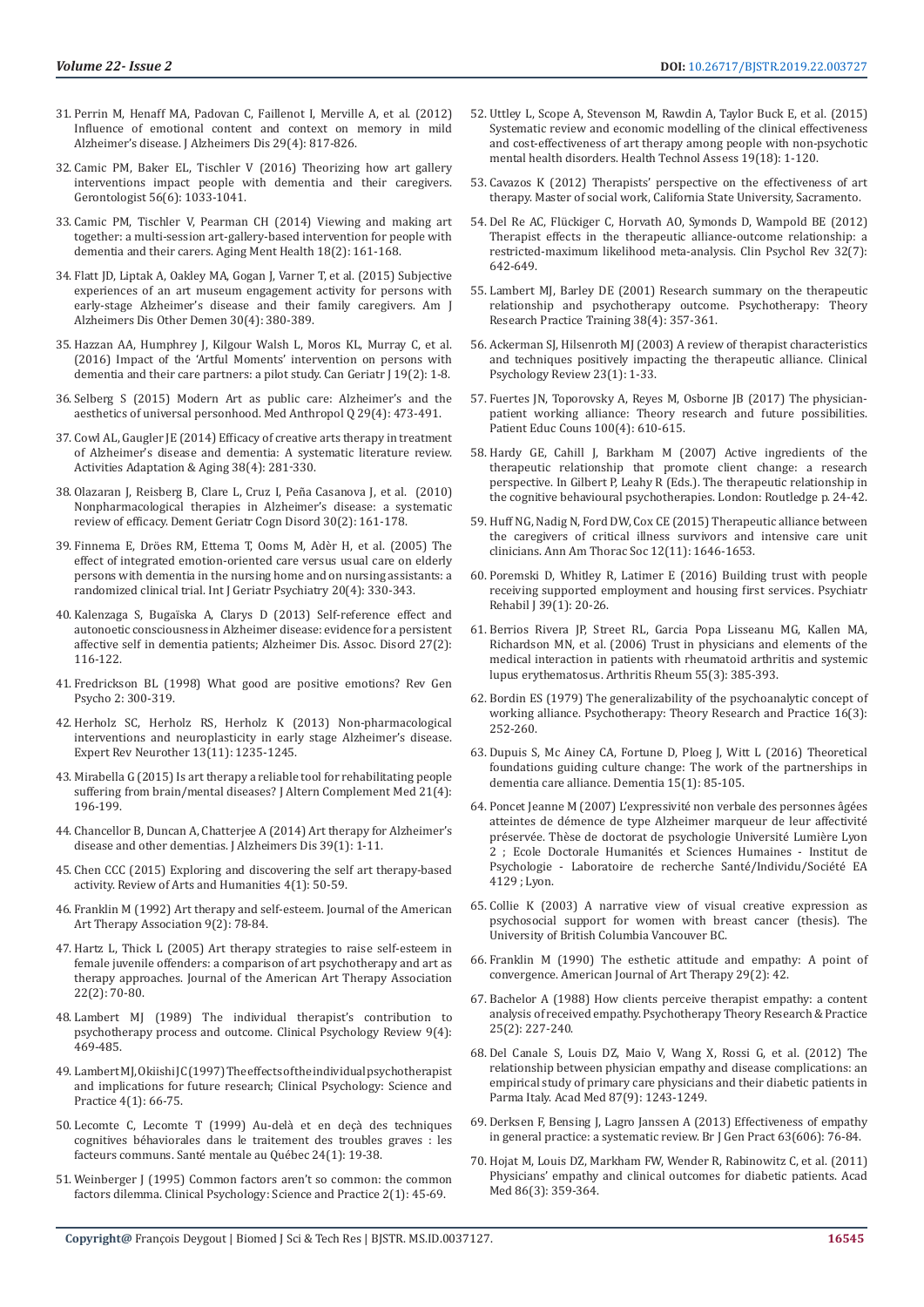- 71. [Lee King PA, Cederbaum JA, Kurzban S, Norton T, Palmer SC, et al.](https://www.ncbi.nlm.nih.gov/pubmed/25556196)  (2015) [Role of patient treatment beliefs and provider characteristics in](https://www.ncbi.nlm.nih.gov/pubmed/25556196)  [establishing patient-provider relationships. Fam Pract 32\(2\): 224-231.](https://www.ncbi.nlm.nih.gov/pubmed/25556196)
- 72. [Raglio A, Bellelli G, Traficante D, Gianotti M, Ubezio MC, et al. \(2008\)](https://www.ncbi.nlm.nih.gov/pubmed/18525288)  [Efficacy of music therapy in the treatment of behavioral and psychiatric](https://www.ncbi.nlm.nih.gov/pubmed/18525288)  [symptoms of dementia. Alzheimer Dis Assoc Disord 22\(2\): 158-162.](https://www.ncbi.nlm.nih.gov/pubmed/18525288)
- 73. [Evans Jones C, Peters E, Barker C \(2009\) The therapeutic relationship](https://www.ncbi.nlm.nih.gov/pubmed/19728901)  [in CBT for psychosis: client therapist and therapy factors. Behav Cogn](https://www.ncbi.nlm.nih.gov/pubmed/19728901)  [Psychother 37\(5\): 527-540.](https://www.ncbi.nlm.nih.gov/pubmed/19728901)
- 74. [Rogers C \(1961\) On becoming a person: A therapist's view of](https://www.scirp.org/(S(i43dyn45teexjx455qlt3d2q))/reference/ReferencesPapers.aspx?ReferenceID=2038491)  [psychotherapy. Houghton-Mifflin Boston.](https://www.scirp.org/(S(i43dyn45teexjx455qlt3d2q))/reference/ReferencesPapers.aspx?ReferenceID=2038491)
- 75. Malchiodi CA (2003) Handbook of art therapy; chapter six: humanistic Approaches. The Guilford Press.
- 76. [Clissett P, Porock D, Harwood RH, Gladman JR \(2013\) The challenges of](https://www.ncbi.nlm.nih.gov/pubmed/23548170)  [achieving person-centred care in acute hospitals: a qualitative study of](https://www.ncbi.nlm.nih.gov/pubmed/23548170)  [people with dementia and their families. Int J Nurs Stud 50\(11\): 1495-](https://www.ncbi.nlm.nih.gov/pubmed/23548170) [1503.](https://www.ncbi.nlm.nih.gov/pubmed/23548170)
- 77. [Kelly F \(2010\) Recognising and supporting self in dementia: A new](https://www.cambridge.org/core/journals/ageing-and-society/article/recognising-and-supporting-self-in-dementia-a-new-way-to-facilitate-a-personcentred-approach-to-dementia-care/9F74999F07232D1136A2823B2D3D7699)  [way to facilitate a person-centred approach to dementia care. Ageing &](https://www.cambridge.org/core/journals/ageing-and-society/article/recognising-and-supporting-self-in-dementia-a-new-way-to-facilitate-a-personcentred-approach-to-dementia-care/9F74999F07232D1136A2823B2D3D7699)  [Society 30: 103-124.](https://www.cambridge.org/core/journals/ageing-and-society/article/recognising-and-supporting-self-in-dementia-a-new-way-to-facilitate-a-personcentred-approach-to-dementia-care/9F74999F07232D1136A2823B2D3D7699)
- 78. Livingston G, [Kelly L, Lewis Holmes E, Baio G, Morris S, et al. \(2014\) Non](https://www.ncbi.nlm.nih.gov/pubmed/25452601)[pharmacological interventions for agitation in dementia: systematic](https://www.ncbi.nlm.nih.gov/pubmed/25452601)  [review of randomised controlled trials. The British Journal of Psychiatry](https://www.ncbi.nlm.nih.gov/pubmed/25452601)  [205\(6\): 436-442.](https://www.ncbi.nlm.nih.gov/pubmed/25452601)
- 79. [Wong KM, Cloninger CR \(2010\) A person-centered approach to clinical](https://www.ncbi.nlm.nih.gov/pubmed/26029006)  [practice; focus. Am Psychiatr Publ 8\(2\): 199-215.](https://www.ncbi.nlm.nih.gov/pubmed/26029006)
- 80. Bernhard H, Millot C (2007) [in French] L'apport spé[cifique de l'auto](http://www.sciencedirect.com/science/article/pii/B9782842998318500078)[évaluation par le cube harmonique dans la restauration de l'estime](http://www.sciencedirect.com/science/article/pii/B9782842998318500078)  [de soi](http://www.sciencedirect.com/science/article/pii/B9782842998318500078) in L'**é**valuation en art-th**é**rapie pratiques internationales. ed. Elsevier-Masson Paris p. 73-80.
- 81. [Rogers C \(1951\) Client-Centered Therapy. The Riverside Press.](https://onlinelibrary.wiley.com/doi/abs/10.1002/1097-4679%28195107%297%3A3%3C294%3A%3AAID-JCLP2270070325%3E3.0.CO%3B2-O)  [Cambridge Massachusetts.](https://onlinelibrary.wiley.com/doi/abs/10.1002/1097-4679%28195107%297%3A3%3C294%3A%3AAID-JCLP2270070325%3E3.0.CO%3B2-O)
- 82. Folstein MF, Folstein [SE, McHugh PR \(1975\) Mini-mental state; A](https://www.ncbi.nlm.nih.gov/pubmed/1202204)  [practical method for grading the cognitive state of patients for the](https://www.ncbi.nlm.nih.gov/pubmed/1202204)  [clinician. Journal of Psychiatric Research 12\(3\): 189-198.](https://www.ncbi.nlm.nih.gov/pubmed/1202204)
- 83. [Turnbull J, O'May F \(2002\) GPS and clients views of art therapy in an](https://www.tandfonline.com/doi/abs/10.1080/17454830208414039)  [Edinburgh practice. International Journal of Art Therapy Inscape 7: 26-](https://www.tandfonline.com/doi/abs/10.1080/17454830208414039) [29.](https://www.tandfonline.com/doi/abs/10.1080/17454830208414039)
- 84. [Wijk H, Berg S, Sivik L, Steen B \(1999\) Colour discrimination colour](https://www.ncbi.nlm.nih.gov/pubmed/10607966)  [naming and colour preferences among individuals with Alzheimer's](https://www.ncbi.nlm.nih.gov/pubmed/10607966)  [disease. Int J Geriatr Psychiatry 14\(12\): 1000-1005.](https://www.ncbi.nlm.nih.gov/pubmed/10607966)
- 85. [Morstyn R \(2010\) How the philosophy of Merleau-Ponty can help us](https://journals.sagepub.com/doi/abs/10.3109/10398561003686789?journalCode=apya)  [understand the gulf between clinical experience and the doctrine of](https://journals.sagepub.com/doi/abs/10.3109/10398561003686789?journalCode=apya)  [evidence-based psychotherapy. Australasian Psychiatry 18\(3\): 221-225.](https://journals.sagepub.com/doi/abs/10.3109/10398561003686789?journalCode=apya)
- 86. [Lawton MP \(1994\) Quality of life in Alzheimer disease. Alzheimer Dis](https://www.ncbi.nlm.nih.gov/pubmed/7999340)  Assoc Disord [8\(3\): 138-150.](https://www.ncbi.nlm.nih.gov/pubmed/7999340)
- 87. [Lawton MP \(1997\) Assessing quality of life in Alzheimer's disease](https://www.ncbi.nlm.nih.gov/pubmed/9437453)  [research; Alzheimer Dis Assoc Disord](https://www.ncbi.nlm.nih.gov/pubmed/9437453) 11(6): 91-99.
- 88. [Bickmore TW, Mitchell S, Jack B, Paasche Orlow M \(2010\) Response to a](https://www.ncbi.nlm.nih.gov/pmc/articles/PMC2901553/)  [relational agent by hospital patients with depressive symptoms.](https://www.ncbi.nlm.nih.gov/pmc/articles/PMC2901553/) Interact [Comput 22\(4\): 289-298.](https://www.ncbi.nlm.nih.gov/pmc/articles/PMC2901553/)
- 89. [Peschken WE, Johnson ME \(1997\) Therapist and client trust in the](https://www.tandfonline.com/doi/abs/10.1080/10503309712331332133)  [therapeutic relationship. Psychotherapy Research 7: 439-447.](https://www.tandfonline.com/doi/abs/10.1080/10503309712331332133)
- 90. Quattrini GP (2013) [in Italian] Il problema dell'alleanza nella relazione terapeutica; Istituto Gestalt Firenze. Psicoterapia Counselling Fenomenologia Informazione n°22.
- 91. [Swinth RL \(1967\) The Establishment of a Trust Relationship; Journal of](https://journals.sagepub.com/doi/10.1177/002200276701100308)  [Conflict Resolution 11: 335-344.](https://journals.sagepub.com/doi/10.1177/002200276701100308)
- 92. Deygout F (2015) [in French] Recognize an existence through artistic activities predominantly music and visual arts for people with

Alzheimer-type neurodegenerative diseases. Gradation thesis for the title of art therapist AFRATAPEM Tours France.

- 93. [Horvath AO, Luborsky L \(1993\) The role of the therapeutic alliance in](https://psycnet.apa.org/record/1993-46206-001) [psychotherapy. Journal of Consulting and Clinical Psychology 61: 561-](https://psycnet.apa.org/record/1993-46206-001) [573.](https://psycnet.apa.org/record/1993-46206-001)
- 94. [Kossak MS \(2009\) Therapeutic attunement: A transpersonal view of](https://www.researchgate.net/publication/238092398_Therapeutic_attunement_A_transpersonal_view_of_expressive_arts_therapy) [expressive arts therapy. The Arts in Psychotherapy 36\(1\): 13-18.](https://www.researchgate.net/publication/238092398_Therapeutic_attunement_A_transpersonal_view_of_expressive_arts_therapy)
- 95.Boothby EJ, [Clark MS, Bargh JA \(2014\) Shared experiences are amplified.](https://journals.sagepub.com/doi/abs/10.1177/0956797614551162) [Psychol Sci 25\(12\): 2209-2216.](https://journals.sagepub.com/doi/abs/10.1177/0956797614551162)
- 96. Rogers N (2016) Person-centred expressive arts therapy: A path to wholeness. In Rubin JA (Eds.). Approaches to art therapy: Theory and technique (3rd Edn.). Routledge, New York NY, USA, pp. 230-248.
- 97. [Rowe R, Calnan M \(2006\) Trust relations in health care: developing a](https://www.ncbi.nlm.nih.gov/pubmed/17087401) [theoretical framework for the 'new' NHS. J Health Organ Manag 20\(5\):](https://www.ncbi.nlm.nih.gov/pubmed/17087401) [376-396.](https://www.ncbi.nlm.nih.gov/pubmed/17087401)
- 98. [Loomis J \(1959\) Communication the development of trust and](https://psycnet.apa.org/record/1961-06363-001) [cooperative behaviour. human relations 12: 305-315.](https://psycnet.apa.org/record/1961-06363-001)
- 99. Baier A (1991) Trust the tanner lectures on human values. Princeton University Princeton NJ.
- 100. [Deutsch M \(1973\) The resolution of conflict: Constructive and](https://books.google.co.in/books/about/The_Resolution_of_Conflict.html?id=qmGEiPU-O-cC&redir_esc=y) [destructive processes.](https://books.google.co.in/books/about/The_Resolution_of_Conflict.html?id=qmGEiPU-O-cC&redir_esc=y) Yale University Press.
- 101. [Luhmann N \(1968\) Vertrauen Ein mechanismus der reduktion](http://www.irwish.de/PDF/Luhmann/Luhmann-Vertrauen_Ein_Mechanismus_der_Reduktion_sozialer_Komplexitaet.pdf) [sozialer komplexität. ed. UTB Stuttgart.](http://www.irwish.de/PDF/Luhmann/Luhmann-Vertrauen_Ein_Mechanismus_der_Reduktion_sozialer_Komplexitaet.pdf)
- 102. [Luhmann N \(1979\) Trust and power: two works; translated by Howard](https://trove.nla.gov.au/work/10212374?selectedversion=NBD1875055) [Davis John Raffan and Kathryn Rooney \(Eds.\). Wiley New York, USA.](https://trove.nla.gov.au/work/10212374?selectedversion=NBD1875055)
- 103. [Hupcey JE, Penrod J, Morse JM, Mitcham C \(2001\) An exploration and](https://www.ncbi.nlm.nih.gov/pubmed/11580804) [advancement of the concept of trust J Adv Nurs 36\(2\): 282-293.](https://www.ncbi.nlm.nih.gov/pubmed/11580804)
- 104. [Jones K \(1996\) Trust as an affective attitude. Ethics 107\(1\): 4-25.](https://www.jstor.org/stable/2382241)
- 105. [Simon J \(2013\) Trust In: Pritchard D \(Ed.\) Oxford Bibliographies in](https://global.oup.com/academic/product/oxford-bibliographies-in-philosophy-9780195396577?cc=in&lang=en&) [Philosophy Oxford University Press New York, USA.](https://global.oup.com/academic/product/oxford-bibliographies-in-philosophy-9780195396577?cc=in&lang=en&)
- 106. [Bowlby J \(2008\) A secure base: Parent-child attachments and healthy](https://pdfs.semanticscholar.org/545b/983942722792c0e0c48b699aced98323d13e.pdf) [human development ed. Basic Books New York, USA.](https://pdfs.semanticscholar.org/545b/983942722792c0e0c48b699aced98323d13e.pdf)
- 107. [Benett JK, Fuertes JN, Keitel M, Phillips R \(2011\) The role of patient](https://www.ncbi.nlm.nih.gov/pubmed/20869188) [attachment and working alliance on patient adherence satisfaction](https://www.ncbi.nlm.nih.gov/pubmed/20869188) [and health-related quality of life in lupus treatment. Patient Educ](https://www.ncbi.nlm.nih.gov/pubmed/20869188) [Couns. 85\(1\): 53-59.](https://www.ncbi.nlm.nih.gov/pubmed/20869188)
- 108. [Brennan KA, Clark CL, Shaver PR \(1998\) Self-report measurement](https://www.scirp.org/(S(i43dyn45teexjx455qlt3d2q))/reference/ReferencesPapers.aspx?ReferenceID=1341431) [of attachment: an integrative overview. In Simpson, Rholes \(Eds.\).](https://www.scirp.org/(S(i43dyn45teexjx455qlt3d2q))/reference/ReferencesPapers.aspx?ReferenceID=1341431) [Attachment theory and close relationships. Guilford Press New York,](https://www.scirp.org/(S(i43dyn45teexjx455qlt3d2q))/reference/ReferencesPapers.aspx?ReferenceID=1341431) [USA, p. 46-76.](https://www.scirp.org/(S(i43dyn45teexjx455qlt3d2q))/reference/ReferencesPapers.aspx?ReferenceID=1341431)
- 109. [Bartholomew K, Horowitz LM \(1991\) Attachment styles among young](https://psycnet.apa.org/record/1991-33075-001) [adults: a test of a four-category model. Journal of Personality and](https://psycnet.apa.org/record/1991-33075-001) [Social Psychology 61\(2\): 226-244.](https://psycnet.apa.org/record/1991-33075-001)
- 110. [Smith AE, Msetfi RM, Golding L \(2010\) Client self-rated adult](https://www.ncbi.nlm.nih.gov/pubmed/20096978) [attachment patterns and the therapeutic alliance: a systematic review.](https://www.ncbi.nlm.nih.gov/pubmed/20096978) [Clinical Psychology Review 30\(3\): 326-337.](https://www.ncbi.nlm.nih.gov/pubmed/20096978)
- 111. Bucci S, [Seymour Hyde A, Harris A, Berry K \(2015\) Client and therapist](https://www.ncbi.nlm.nih.gov/pubmed/25639686) [attachment styles and working alliance. Clin Psychol Psychother](https://www.ncbi.nlm.nih.gov/pubmed/25639686) [23\(2\): 155-165.](https://www.ncbi.nlm.nih.gov/pubmed/25639686)
- 112. [Wongpakaran T, Wongpakaran N \(2012\) How the interpersonal and](https://www.ncbi.nlm.nih.gov/pubmed/23390791) [attachment styles of therapists impact upon the therapeutic alliance](https://www.ncbi.nlm.nih.gov/pubmed/23390791) [and therapeutic outcomes. J Med Assoc Thai 95\(12\): 1583-1592.](https://www.ncbi.nlm.nih.gov/pubmed/23390791)
- 113. [Hall MA, Zheng B, Dugan E, Camacho F, Kidd KE, et al. \(2002\) Measuring](https://www.ncbi.nlm.nih.gov/pubmed/12205830) [patients' trust in their primary care providers. Medical Care Research](https://www.ncbi.nlm.nih.gov/pubmed/12205830) [& Review 59\(3\): 293-318.](https://www.ncbi.nlm.nih.gov/pubmed/12205830)
- 114. [Gilbert P \(2007\) Evolved minds and compassion in the therapeutic](https://www.taylorfrancis.com/books/e/9780203099995/chapters/10.4324/9780203099995-13) [relationship. In Gilbert P, Leahy R \(Eds.\) The Therapeutic Relationship](https://www.taylorfrancis.com/books/e/9780203099995/chapters/10.4324/9780203099995-13) [in the Cognitive Behavioural Psychotherapies. London: Routledge pp.](https://www.taylorfrancis.com/books/e/9780203099995/chapters/10.4324/9780203099995-13) [106-143.](https://www.taylorfrancis.com/books/e/9780203099995/chapters/10.4324/9780203099995-13)